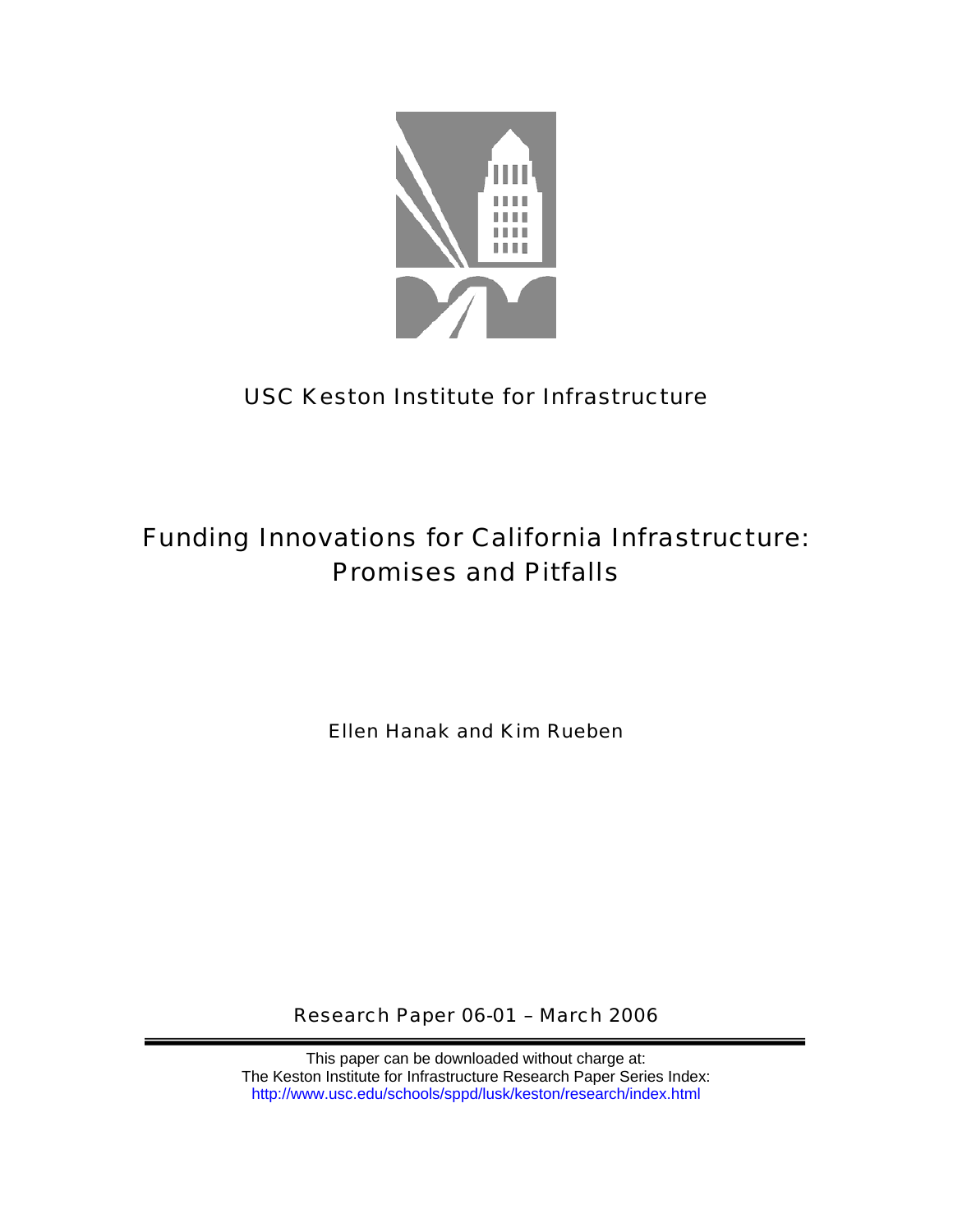# **Funding Innovations for California Infrastructure: Promises and Pitfalls1**

Ellen Hanak<sup>2</sup> and Kim Rueben<sup>3</sup>

March 20, 2006

#### *Abstract*

Sustained, rapid population growth and a variety of fiscal constraints have challenged the ability of California's state and local governments to provide and maintain adequate levels of civil infrastructure. The Governor has proposed a ten-year program to revitalize the state's infrastructure. We examine the current state of infrastructure spending and the extent to which new public and private sources can be mobilized to build for the future. With a focus on two main areas of public infrastructure needs – transportation and water resources – we point out the pitfalls of relying too heavily on additional bond financing or general-source revenues and focus on the potential for strategies that align the benefits of new infrastructure with the costs of provision. By aligning costs and benefits, California can help satisfy its current and future infrastructure needs while protecting the ability of future generations to make their own spending choices.

# **1. Introduction**

 $\overline{a}$ 

 In his January 2006 State of the State address, California's Governor Schwarzenegger unveiled an ambitious ten-year plan to rebuild the state's infrastructure (Schwarzenegger, 2006). In doing so, he evoked the legacy of his predecessors from the 1950s and 1960s, who oversaw a major public investment program in roads, schools, and water supply to accommodate the post-war population boom.

 The infrastructure challenges facing California today rival those of that earlier period, often considered a "golden era" of public investment. Although the population growth rate has slowed, the absolute increases are still substantial – on the order of

<sup>&</sup>lt;sup>1</sup> Study prepared with a grant from the Keston Institute for Infrastructure, University of Southern California and with financial support from the Public Policy Institute of California. The views expressed herein reflect those of the authors and do not necessarily reflect the views of the staff, officers or Boards of the Keston Institute for Infrastructure, the Public Policy Institute of California, or the Urban Institute. The authors wish to thank David Haskel and Stephen Ciccarella for excellent research assistance and numerous experts in the transportation and water sectors who kindly granted us interviews on infrastructure financing issues. We also thank Len Burman, Sonya Hoo, Richard Little, and Martin Wachs for helpful comments on an earlier draft.

<sup>&</sup>lt;sup>2</sup> Research Fellow, Public Policy Institute of California; 500 Washington St., San Francisco, CA 94111; hanak@ppic.org.

<sup>&</sup>lt;sup>3</sup> Senior Research Associate, Tax Policy Center, Urban Institute, 2100 M Street NW, Washington, DC 20009; krueben@ui.urban.org.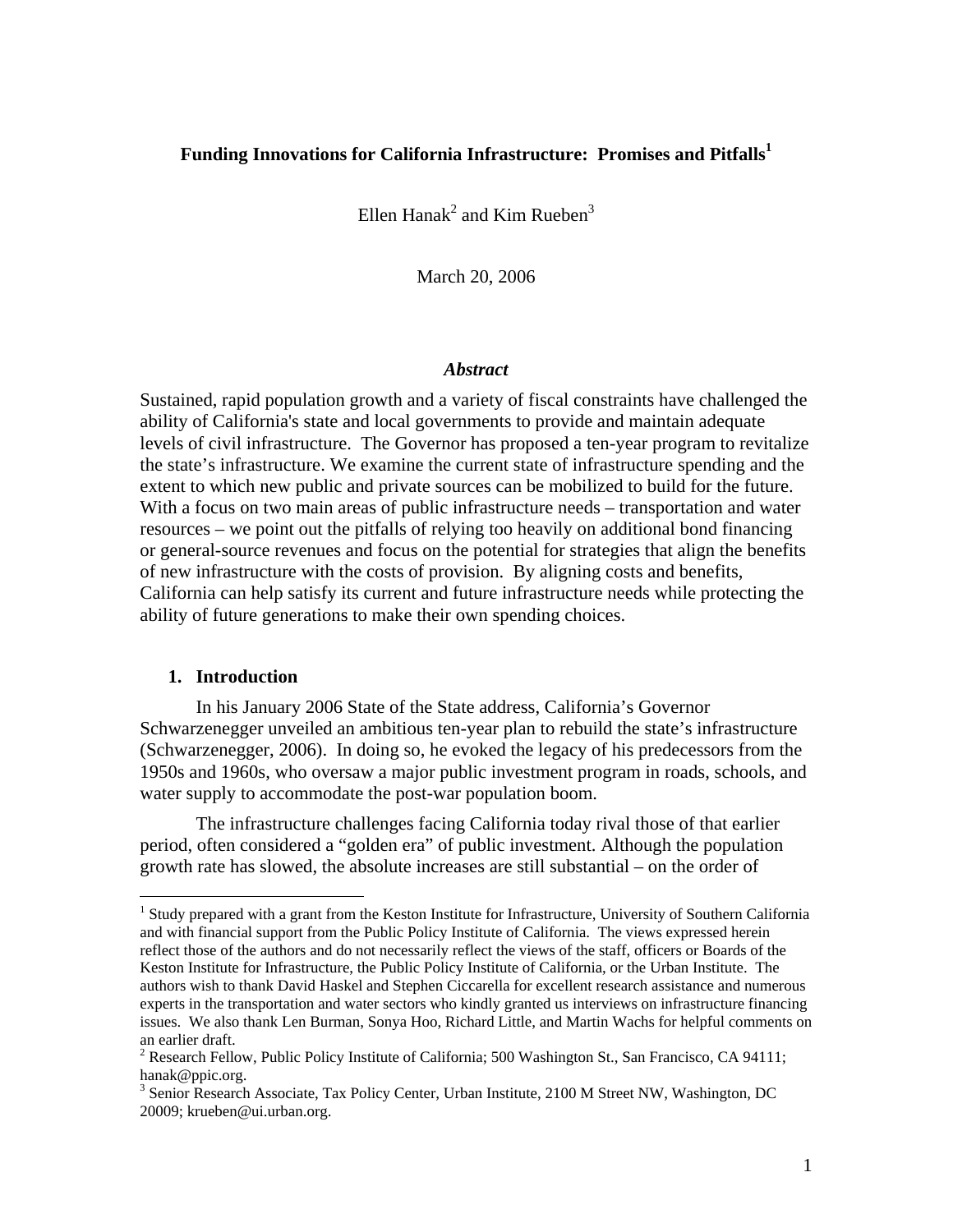400,000 to 500,000 new residents per year – and this pace is expected to persist well into this century (Johnson, 2005). Meanwhile, it has become more difficult to build, as Californians have become more ambivalent about the consequences of growth on the environment and the quality of life (Barbour and Lewis, 2005). They have also become more reluctant to tax themselves for public works. In the years since the 1978 passage of Proposition 13, California's legendary property tax revolt, the state's voters have passed additional restrictions on local taxing and fee-raising authority, making California arguably one of the most difficult places in the nation for increasing local public revenues.

 The public's reluctance to raise taxes is a consistent message emerging from opinion polls,<sup>4</sup> and it is a message that the state's elected officials have chosen to heed. State infrastructure investments in the late 1990s and early 2000s were largely funded by floating general obligation (GO) bonds (de Alth and Rueben, 2005). Governor Schwarzenegger came into office in late 2003 on a "no new taxes" platform, and his infrastructure plan maintains that promise (Office of the Governor, 2006). The plan relies instead on various forms of debt financing, earmarking of existing revenues, and increased federal contributions. It does call for new user fees, some of which would back new private equity investments in transportation. It also aims to save costs through reforms in transportation project management and contracting.

 Many of these proposals are drawn from the toolkit of "innovative financing" that has been gaining popularity with governments nationwide as they aim to stretch the infrastructure dollar. Particularly in the transportation sector, there has been growing interest in the potential for public-private partnerships, new types of user fees, and new debt-financing instruments to enable faster completion of projects, increase costeffectiveness, and mobilize new capital resources.<sup>5</sup> Such innovations often require changes in legislation and in the way public agencies oversee or operate projects. The successful introduction of new user fees, which can help manage demand growth while generating revenues, can also require changes in public perceptions.

 In this paper, we examine the potential for funding innovations to enhance California's ability to meet its civil infrastructure needs. We compare elements of the "innovative finance" toolkit with some of the more traditional taxing instruments available to state and local governments, and we examine the trade-offs between bond and pay-as-you-go financing. This broad perspective is important, because ultimately, all civil infrastructure must be paid for by user fees or taxes. Although various debtfinancing tools make it possible to augment today's investment resources, they place a claim on future revenue streams, thereby reducing funds available for future investments as well as future current expenditures.

<sup>&</sup>lt;sup>4</sup> Surveys show the public equally divided between increasing taxes to provide more government services and decreasing spending. This impasse has contributed to the state's fiscal troubles and structural deficit in the aftermath of the bursting of the stock-market bubble. The only taxes for which there is broad public support are "vice" taxes (cigarettes and alcohol) and taxes for the wealthy. See Baldassare, 2004a, 2004b, 2005, and 2006.

<sup>&</sup>lt;sup>5</sup> See, for instance, Congressional Budget Office, 1998; U.S. Department of Transportation, 2004; General Accounting Office, 2004.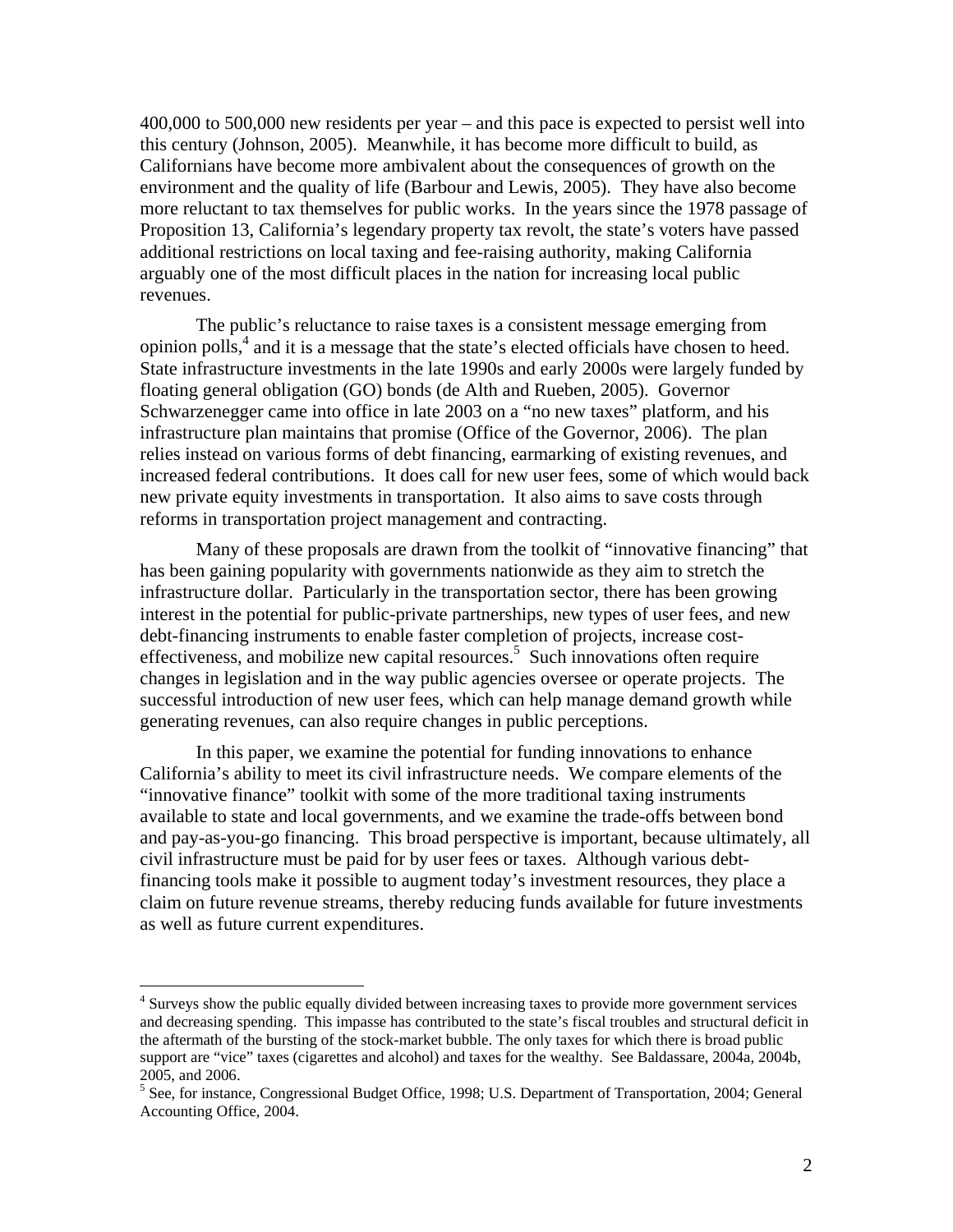The analysis focuses on two sectors that have been singled out as particularly suited to innovation – transportation and water. In both cases, user fees have historically been an important source of revenue, in contrast to sectors funded primarily by general taxes, such as public education. Both sectors also present opportunities for increased private sector participation in operations, management, and investment. And both face funding challenges. For transportation, a central issue has been the erosion of the primary user-fee based revenue source – per gallon fuel taxes – through inflation and improved fuel efficiency. For water, the core challenge is to develop appropriate mechanisms to fund programs outside of the traditional purview of utilities, such as flood control and environmental mitigation.

 The paper is organized as follows. Section two provides some background on infrastructure financing in California, including spending patterns and sources and the nature of existing funding constraints, both overall and for the two sectors of interest. Sections three and four assess the experience to date with funding innovations in transportation and water, respectively, and highlight the opportunities and potential drawbacks of new approaches. A concluding section summarizes the main findings.

# **2. Infrastructure Financing in California: Spending, Needs, and Constraints**

In 2002, California spent \$931 on infrastructure per capita, about the same level as the rest of the country. 6 This figure reflects a recent increase in capital expenditures, which are now comparable to the levels of the 1950s and 1960s. California invests relatively more than the national average in water supply, natural resources, and community development projects and relatively less in highways and roads. Since the late 1970s, California has also been spending substantially less on education facilities, but from 1997 to 2002, this spending rose by 70 percent in real per capita terms.

#### **The Local Role**

1

California's local governments face a number of revenue-raising constraints. Proposition 13, passed in 1978, capped property tax increases at 2 percent per annum for existing homeowners, limited assessments to one percent of assessed value and authorized reassessments only upon resale. It also mandated supermajority (two-thirds) voter approval for the passage of special taxes. In 1986, state voters passed Proposition 62, a statutory law that mandated that a majority of voters within a locality approve any new general local taxes. In 1996, the courts declared Proposition 62 constitutional and applicable to all (charter and non-charter<sup>7</sup>) localities. In that same year, voters passed Proposition 218, a constitutional amendment that mandated majority votes for general

 $<sup>6</sup>$  Much of the information covered in this section is from work undertaken as part of the Public Policy</sup> Institute of California's *California 2025* project and can be found in de Alth and Rueben, 2005 and Hanak and Barbour, 2005.

 $<sup>7</sup>$  As compared with "general law" jurisdictions, charter cities and counties have a charter that lays out the</sup> rules governing that area. The charter acts almost like a constitution for the local government adopting it. It can only be adopted, amended or repealed by a local majority vote. One advantage of a charter is that it allows a local government to tailor its organization and elective offices, taking into account unique local conditions and needs. Another advantage is that the charter transfers the power to adopt legislation affecting municipal affairs from the state legislature to the local government.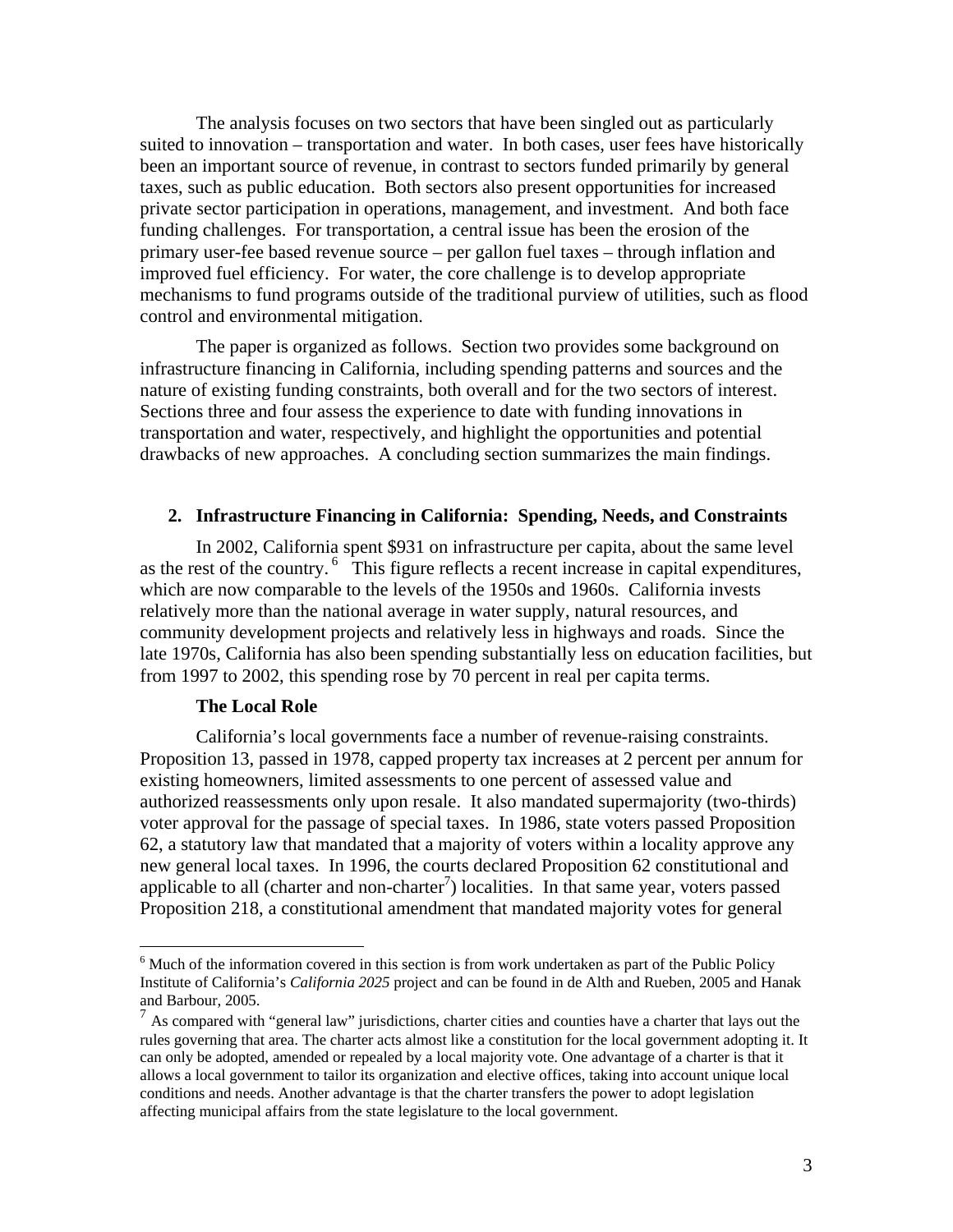taxes and extended Proposition 13's supermajority requirement to local assessments and non-specific fees.<sup>8</sup> California is also one of only eight states with supermajority voter requirements on the passage of local bonds.<sup>9</sup>

Judging by the recent experience with local school bonds, these supermajority hurdles appear to be a significant constraint. After the supermajority threshold on local school bonds was lowered to 55 percent in November 2000, there was a substantial increase in local capital support to K-12 and community college facilities. Between 2001 and 2004, nearly half of the \$20 billion raised for K-12 was passed with margins below the two-thirds threshold, as was over three-quarters of the \$9.1 billion for community colleges.

#### **The State Role**

1

On a real per capita basis, state spending on infrastructure is also roughly the same in recent years as it was during the "golden era" of the 1950's and 60's, accounting for about 30 percent of the total (in 2003 dollars, \$307 in 1965-66 versus \$299 in 2002- 03).<sup>10</sup> However, the state's spending priorities and revenue sources have shifted, creating pressures on civil infrastructure. In the mid-1960s, transportation accounted for a little over half of total capital expenditures (52%); resources (mainly water) was the next largest slice (24%); and spending on higher education and K-12 facilities constituted only 9 percent each. In the more recent period, spending on K-12 facilities shot up to 69 percent of the total – reflecting not only the recent increase in education spending, but also a longer term shift in state and local responsibilities in this sector after Proposition 13. Transportation spending, meanwhile, dropped to 22 percent, resources to 5 percent and higher education to just 4 percent of state capital expenditures.<sup>11</sup>

The drop in state transportation spending reflects substantial declines in two "payas-you-go" funding sources – the state highway account (funded by gas and weight fees) and federal highway trust fund transfers (which declined during the 1970s, with the end of the freeway expansion era). Since the mid-1960s, the state has allocated very little general fund revenue to infrastructure projects. Instead, state capital projects are now largely financed with bonds.

Whereas local GO bonds are tied to specific new revenue streams (for instance, new parcel taxes or property tax rate increases), state GO bonds are repaid with general fund revenues. State GO bonds are relatively easy to pass, requiring only a simple majority approval by the state's voters. Unlike local bonds, moreover, ballot materials

 $8$  An alternative is passage by a simple majority of property owners. For more information on local vote requirements and the effect on local budgets see Rueben and Cerdán, 2003.

Missouri and North Dakota also require a two-thirds majority to pass local debt, and Idaho, Iowa, Oklahoma, Washington and West Virginia require a three-fifths vote.

<sup>&</sup>lt;sup>10</sup> For more information on the level and composition of state infrastructure spending from state general and special funds see de Alth and Rueben, 2005, Appendix Table A4.

 $11$ <sup>I</sup> We have included state funds for K-12 capital expenditures in our state capital spending estimates because there is explicit budget information on K-12 transfers for capital vs. current outlays. To the extent that state transfers to other local governments go for capital expenditures, we may be understating the state's role in these areas.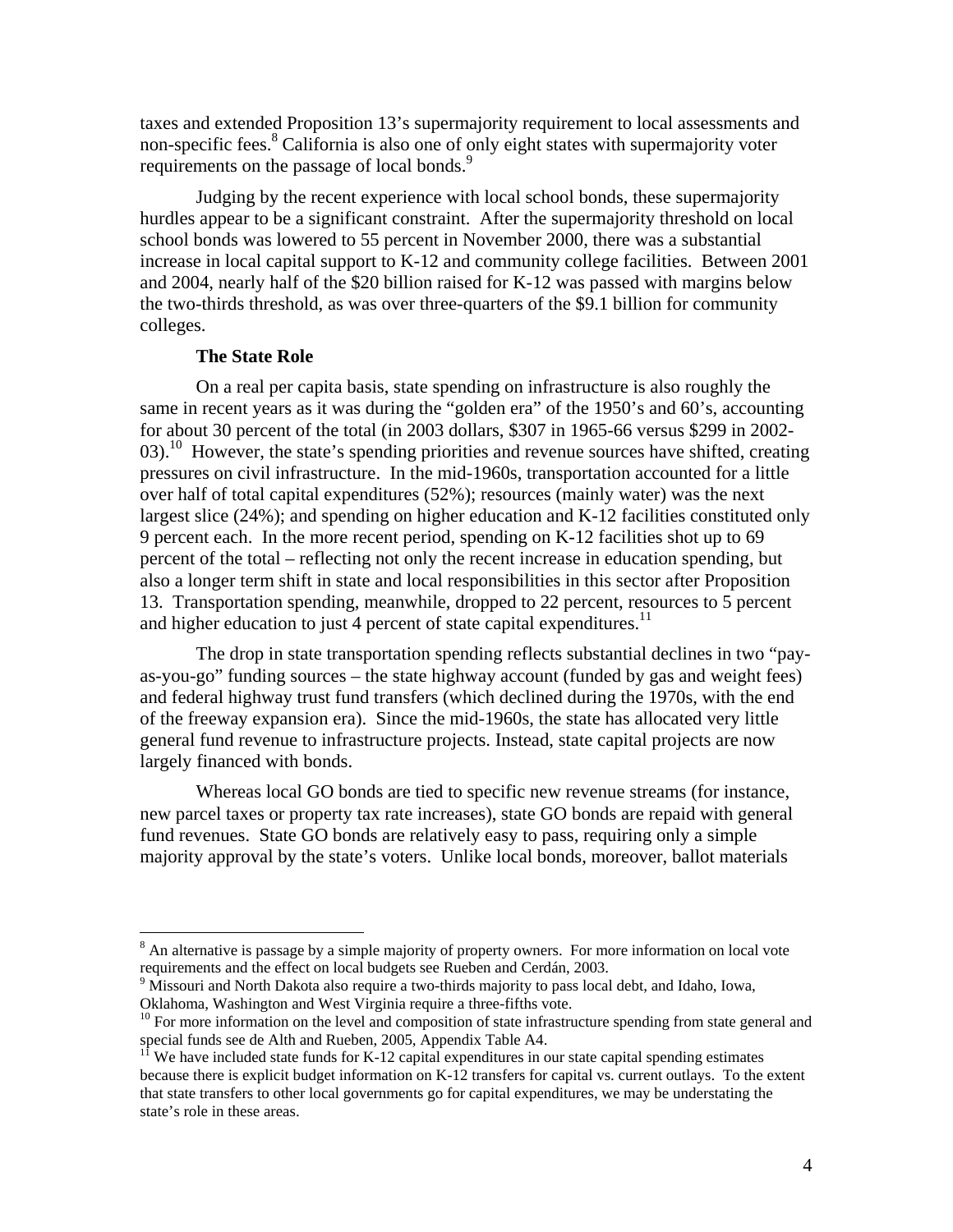for state GO bonds do not include any explicit revenue source.<sup>12</sup> These factors help explain the fact that by 2002-2003, bond funds made up over three-quarters of state capital outlay sources, up from 42 percent in the mid-1960s. A majority of the recent GO bonds were used to finance school facilities (\$25.4 billion between 2000 and 2004, of which \$4 billion went to higher education), with others going toward natural resources (\$5.7 billion for water quality and supply and \$2.3 billion for parks and open space) and affordable housing (\$2.1 billion). Compared to local bonds, state bonds are relatively easy to pass, requiring a simple majority approval by the state's voters.

Over the next several years, the state's ability to issue large additional volumes of GO bonds has been severely curtailed by its debt service ratio, projected to exceed 6 percent between 2007 and  $2011$ .<sup>13</sup> The high debt service level is partly a result of the substantial GO bond activity for infrastructure noted above. But it also reflects the recent state budget crisis. The state refinanced much of its outstanding debt to avoid current payment obligations, and in 2004 voters authorized \$15 billion for Economic Recovery Bonds to pay off short-term debt to balance the state budget.

Although there is no absolute standard for what constitutes "too much" state debt, a 6 percent ratio is a commonly used warning post.<sup>14</sup> High debt ratios can lower a government's bond ratings, leading to higher cost of capital. High debt financing obligations also encumber state revenues, forcing society to make trade-offs with other spending priorities. These factors need to be borne in mind when considering the state's capacity to float the new GO bonds proposed under the Governor's Strategic Growth Plan. Of the \$68 billion proposed over the 10-year program, the \$25 billion slated to appear on the ballot in 2006 would in all likelihood push the overall debt ratio well above 6 percent.<sup>15</sup> One legislative counterproposal would have lowered the 10-year total to \$49 billion but frontloaded it – with \$40 billion on the ballot in the first year – putting even greater pressure on the general fund in the short term (Furillo, 2006).

 The recent experience in education facilities finance also gives ground for caution. The boom in school construction projects, made possible by massive increases in state and local bond issues, has contributed to rapid cost inflation, given the limited supply of contractors with the requisite skills (de Alth and Rueben, 2005). As a result, many school districts find themselves facing much higher bills than anticipated. This problem is a consequence of the boom and bust spending cycles commonly associated with bond funding. Alternative funding mechanisms, such as the annual per pupil

 $\overline{a}$ 

<sup>13</sup> The debt service ratio is the ratio of anticipated debt payments to general fund revenues for a given year. We are basing our discussion on February 2006 estimates provided by the Legislative Analyst's Office.

<sup>&</sup>lt;sup>12</sup>. Local bond ballot materials include an estimate of how much property taxes are expected to increase over the bond's duration or include a new parcel tax assessment. In contrast, most state bonds are paid for out of future general fund revenues and do not include any explicit revenue source.

<sup>&</sup>lt;sup>14</sup> For a general discussion, see Legislative Analyst's Office, 2006c. California's ability to pay back existing debt could be higher, given higher income levels and the economic health of the state. However, political considerations, including earmarking of general funds revenues and supermajority requirements to raise new taxes, can limit the states ability to take advantage of this capacity.

<sup>&</sup>lt;sup>15</sup> The Governor's plan actually calls for a debt cap at 6 percent, but it projects a lower debt ratio, and it does not include the Economic Recovery Bond debt in the calculations (Office of the Governor, 2006). Technically, the Economic Recovery Bonds are backed by sales tax revenues that would otherwise be part of the general fund.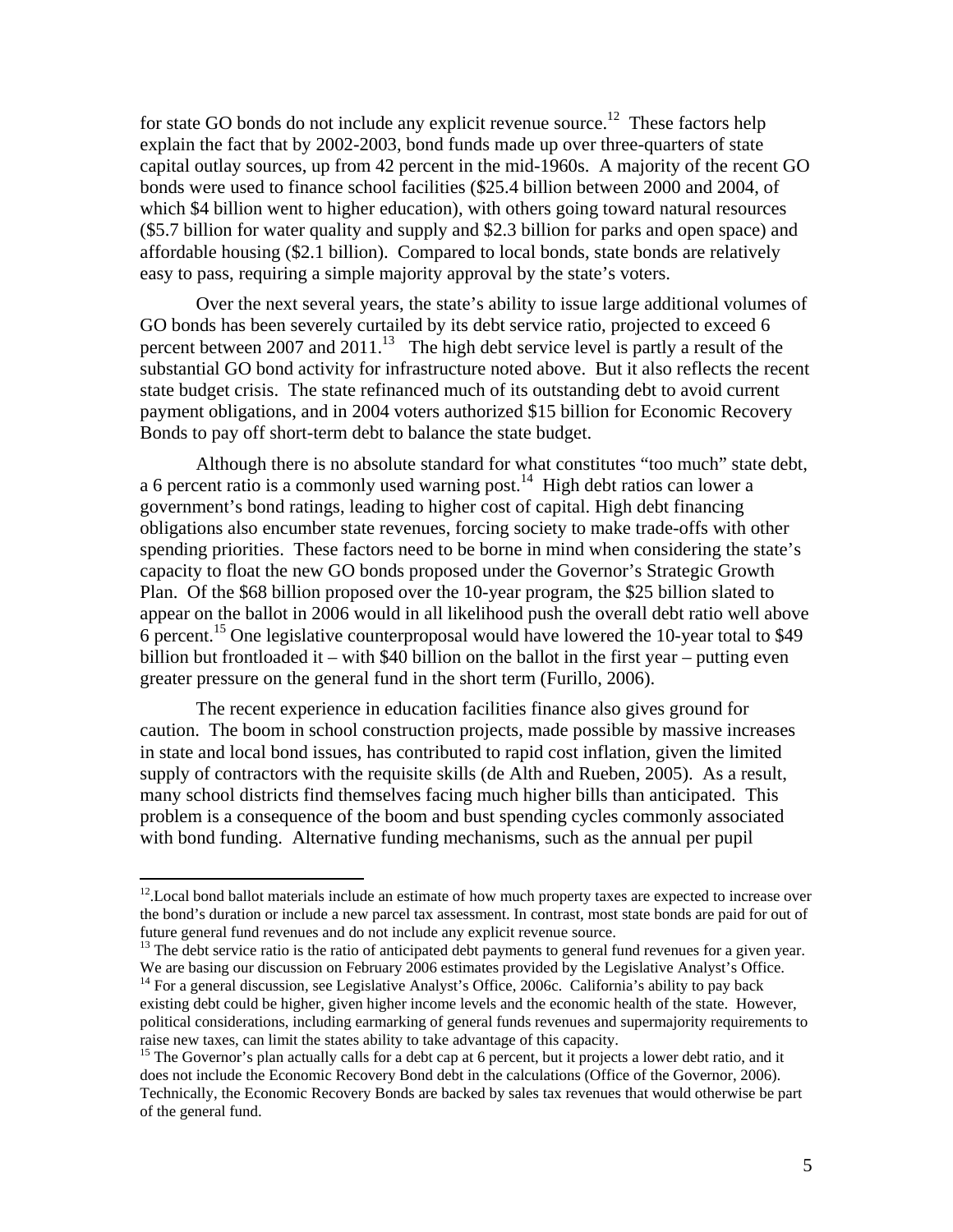allocation for facilities proposed by the Legislative Analyst (2001), could provide a more predictable revenue stream.

#### **Transportation: The Broken Wheel?**

Among major infrastructure sectors in California, transportation has the least functional financing system.<sup>16</sup> Historically, the primary funding source, introduced in the 1920s, has been a per gallon gas tax – a simple type of user fee that charges vehicles in rough proportionality to their road use. Since 1994, California's state gas tax has stood at  $$0.18$  per gallon, slightly below the national average.<sup>17</sup> Although fuel taxes continue to fund a large share of transportation spending in California and elsewhere in the nation, they have declined considerably in importance since the 1960s as a result of inflation and gains in fuel efficiency (Wachs, 2003a; Puentes and Prince, 2003). In real terms, the California fuel tax per vehicle mile traveled today costs approximately one third of what drivers paid in 1970. Raising the gas tax is politically unpalatable; during the recent spike in fuel prices, some state legislators actually suggested removing it to provide motorists with relief.<sup>18</sup>

The gap has been filled with a variety of other taxes and fees (Wachs, 2003b). Local transportation agencies in California have relied heavily on the introduction of optional sales taxes ranging from 1/4 to 1 percent. These taxes are levied in 20 so-called "self-help" counties. They generate roughly as much revenue as the state gasoline excise tax – about \$2.5 billion per year (Crabbe et al., 2005). Some counties have also introduced transportation developer fees for new homes, either to fund specific projects or to generate local matches for general county programs.<sup>19</sup>

Meanwhile, the state has turned to ballot initiatives to draw on general fund revenues. In 1990 and 1996, voters approved GO bonds for rail transit (\$3 billion) and seismic upgrades of bridges and highways (\$2 billion). In 2002, they approved Proposition 42, which earmarks 80 percent of the 6 percent general sales tax on gas to be spent on transportation. (That revenue, previously allocated to the general fund, was expected to raise about \$1.2 billion per year). Over the past few years, most Proposition 42 revenues were borrowed to help close the state's budget gap; the Governor's plan proposes a constitutional amendment to eliminate this possibility in the future.

Relative to the gas tax, these new sources all have drawbacks because they do not create incentives to economize on transportation infrastructure. Only the developer fees are even remotely linked to use of the transportation system, and even they do not create ongoing user incentives to manage demand. Moreover, measures such as Proposition 42, which simply earmark existing general fund revenues for transportation, take funds away

<sup>&</sup>lt;sup>16</sup> Unless otherwise noted, information presented in this section draws from de Alth and Rueben, 2005 and Hanak and Barbour, 2005.

<sup>&</sup>lt;sup>17</sup>The average total gasoline tax for the 50 states is \$0.21 (Hoo and Rueben, 2005).

<sup>&</sup>lt;sup>18</sup> Assembly Speaker Fabian Nuñez put forth a proposal in April 2005 to eliminate the state gasoline tax (http://www.samtrans.org/bodminutes050413.html).

<sup>&</sup>lt;sup>19</sup> Contra Costa, Riverside, San Bernardino, and Santa Clara all have general-purpose transportation developer fees. Orange County has used them to help finance specific toll road projects. According to data from the State Controller's Office, these fees raised roughly \$40 million in 2002 and 2003.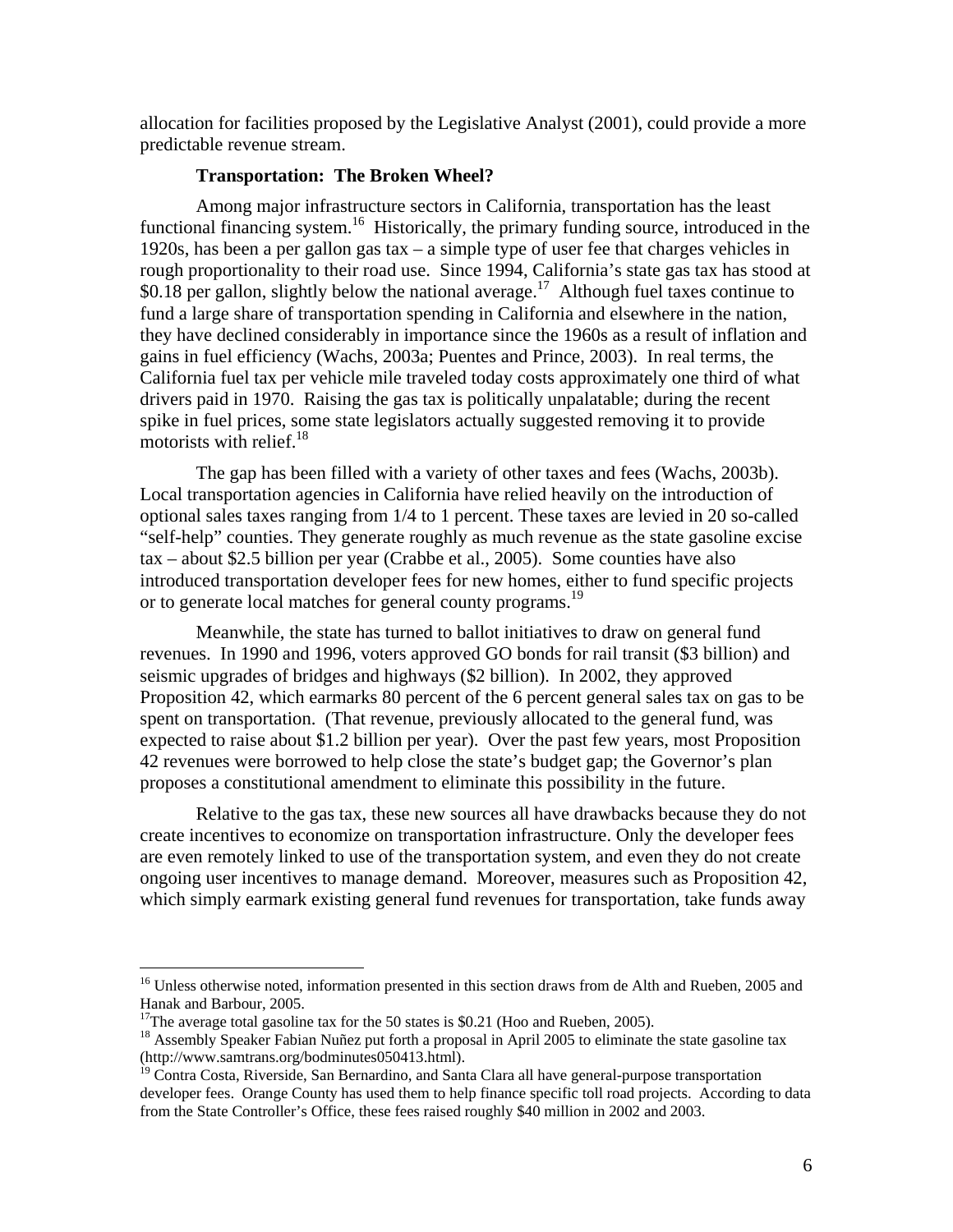from other public programs.20 County sales taxes are particularly regressive, and the political process for gaining their passage limits flexibility in the use of funding and results in project mixes that are often not the most cost-effective (Taylor, et al., 2001; Wachs, 2003b). Since 1996, these sales taxes have also become more difficult to pass.<sup>21</sup>

On a real per capita basis, California spent as much on transportation in the 1990s as it did in the mid-1960s (roughly \$375 for combined capital and current expenditures).<sup>22</sup> Transportation spending actually increased significantly by the early 2000s, reaching \$525 per person in 2002. However, the composition of spending has shifted significantly, with considerable sums now going to transit (now over one-third of total transportation spending, versus 10 to 20 % in the 1960s), and significantly smaller shares for capital investments (now less than 40 %, versus more than 70 % in the 1960s).

These shifts in composition may help explain the widely held view that California is not spending enough on transportation. The costs of building new lane miles have risen much faster than inflation, and road maintenance needs have increased with the age of the freeway system (Hanak and Barbour, 2005). Both factors have contributed to a relatively slow pace of highway construction since the mid-1970s, in the face of rapidly growing vehicle use. Meanwhile, transit investments in most urban areas have not yet been matched by significant shifts in ridership. The net result has been increasing congestion on roadways. Rapid increases in goods traffic compound this problem in some Southern California corridors (Haveman and Hummels, 2004).

This state of affairs implies several challenges for transportation finance: (i) raising funds more closely tied to user incentives, to help encourage more efficient use of transportation facilities; (ii) improving the effectiveness of transportation spending; and (iii) finding ways to increase total revenues.

### **Water Management: Let It (Over)flow?**

 $\overline{a}$ 

In contrast to transportation, where state and local agencies share responsibility for an integrated network, many water-related services are primarily the responsibility of distinct local entities, with different degrees of state and federal involvement. Local water utilities secure supplies for their customers and build and operate distribution networks and treatment facilities. Wastewater utilities operate similar networks for the safe disposal of sewage. Flood control and reclamation districts maintain levees and invest in other flood management activities. A growing number of municipal governments are responsible for controlling polluted run-off. The financing challenges vary considerably across these activities, depending on the mechanisms available to local entities and the expectations regarding the state and federal role.

 $20$  Although one might argue that the sales tax on gasoline tapped by Proposition 42 does affect user incentives, it is important to recognize that this is simply a general state sales tax applied to most goods and services.

 $21$  In 1996, with the passage of Proposition 218 and the court decisions upholding Proposition 62, sales tax increases imposed for a specific purpose (such as transportation facilities), or by a single-purpose authority (such as a county transportation authority) were determined to be special taxes requiring approval by twothirds of the electorate. See http://ceres.ca.gov/planning/financing/chap1.html under "County Sales Tax Legislation".

 $22$  Data in this paragraph are from the Census of Governments, as reported in de Alth and Rueben, 2005, Appendix Table A.1.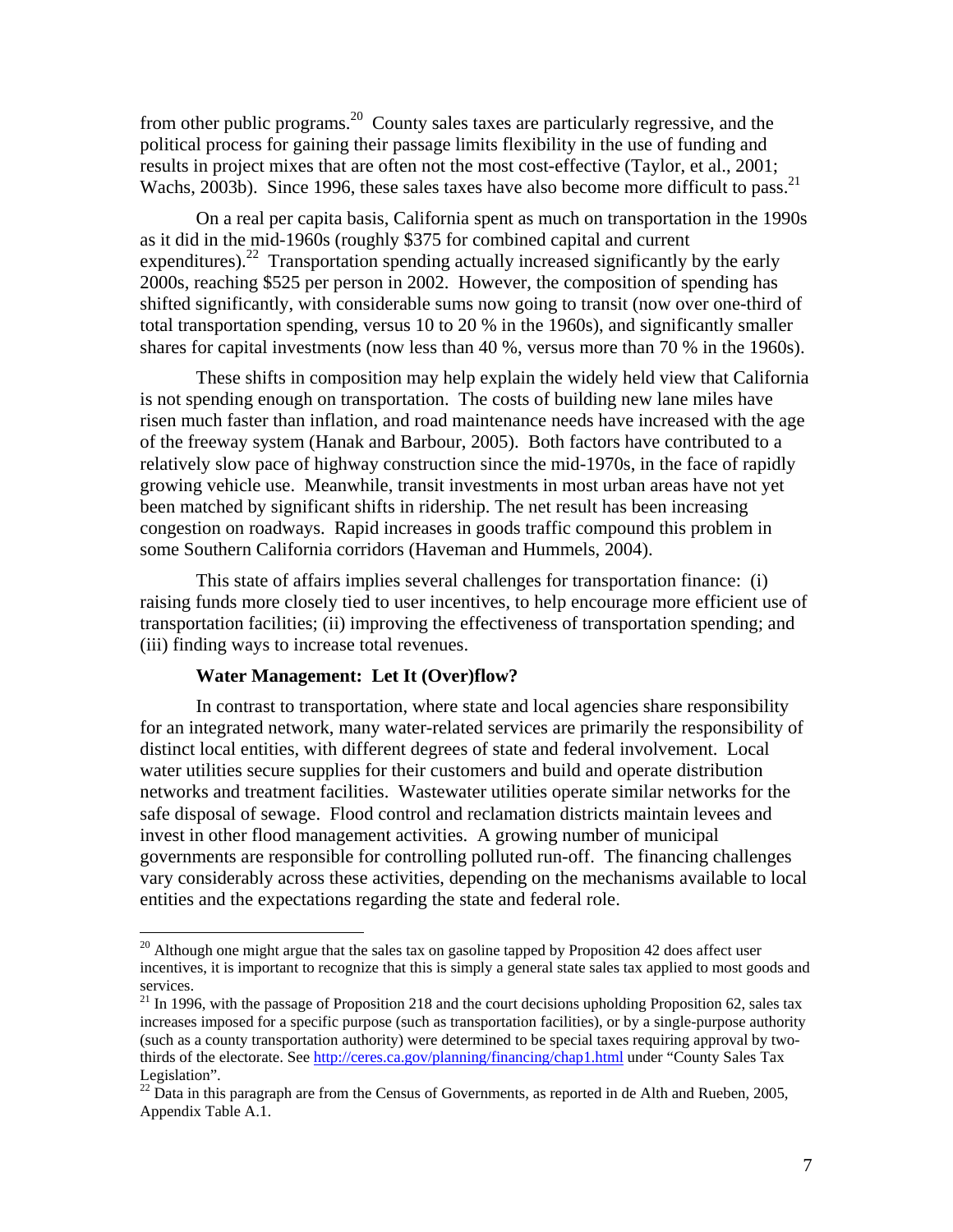The situation is healthiest for the two biggest ticket items – investments by water and wastewater utilities. In the late 1990s and early 2000s, their combined capital spending was in the range of \$4 to \$5 billion annually, at the high end of estimated needs.<sup>23</sup> The vast majority of these funds were generated through user fees – monthly bills and connection fees for new homes. Raising utility fees is generally a straightforward process, requiring approval by elected or appointed boards. Moreover, because current fee levels are not especially high as a share of income, there is ample scope for increases to meet new regulatory standards and increasing costs of new water supplies. On average, water and wastewater bills in 2002-03 accounted for 0.8 percent and 0.5 percent of median household incomes, and fewer than ten percent of all communities had combined rates exceeding 2 percent. (The U.S. Environmental Protection Agency considers rates of 4 percent or less to be affordable.)

The picture is quite different for local flood control and run-off programs, charges for which have been interpreted to fall under Proposition 218's strict voter approval requirements (Department of Water Resources, 2005a). No good statewide estimates are available for the costs of run-off management, but there is little doubt that new regulatory programs are straining the coffers of municipal governments. Without new revenue sources, cities will either need to cut back on existing services or fall into noncompliance due to a lack of funds.<sup>24</sup> Although Los Angeles County successfully passed a \$500 million storm water bond in late 2004 by popular vote, meeting the high public approval hurdle is not a foregone conclusion in other locations.

For flood control, in which state and federal authorities share responsibilities with local entities, there has been a growing recognition that the current programs are woefully inadequate. Total state and local capital spending in recent years has been in the range of \$40 to \$55 million.<sup>25</sup> In January 2005, a preliminary assessment by the Department of Water Resources (2005a) put investment needs at three to four times that amount. The Governor's Strategic Growth Plan, coming in the wake of Hurricane Katrina flooding, ups the ante considerably, calling for \$6 billion in spending over ten years, with half provided by the federal government, 42 percent by the state, and 8 percent by local agencies. The administration subsequently argued that the state should cover the entire program and seek federal reimbursement subsequently. Part of the justification for substantial state involvement is to maintain the levee system within the Sacramento-San Joaquin Delta, which is the conduit for freshwater exports to Southern California.

Another area with expectations of large state and federal contributions is ecosystem restoration – notably in the Delta and the wider estuary system encompassing the San Pedro and San Francisco Bays. Since 2000, over \$1 billion in state bond funds have been made available for such activities under CALFED, a joint federal-state program with environmental and water supply reliability objectives (California Bay Delta Authority, 2005). Meanwhile, relatively few funds were provided by either federal or local sources. Since 2005, the CALFED program has faced a crisis of confidence both in its ability to deliver on its objectives and in its financing plan (Little Hoover

 $^{23}$  Hanak and Barbour, 2005. These figures exclude capital spending by private water utilities, which serve roughly one-sixth of the state's population.

 $24$  See Hanak and Barbour, 2005 for some cost estimates.

 $25$  Data for the years 2001 to 2003, drawn from State Controller's Office Reports and Governor's Budgets.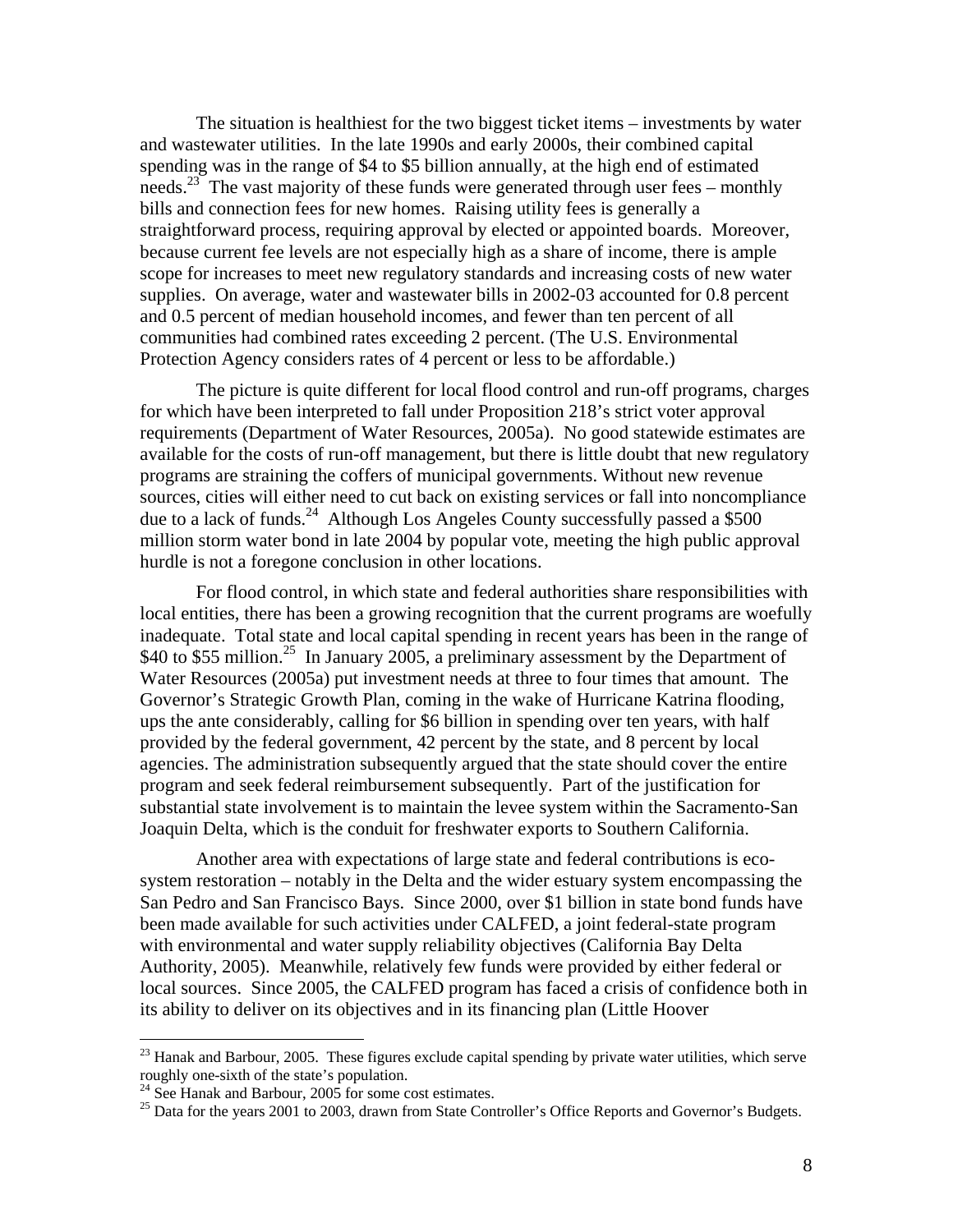Commission, 2005). Similar questions are looming for the proposed restoration of the Salton Sea in Southern California.

Finally, there have been calls for increased state spending on water supply projects.<sup>26</sup> Recent water bonds did provide some support to local water agencies for some types of supply increases – including conservation programs, recycling, desalination, and underground storage. However, many water agencies would like to see state investments in new surface reservoirs, both to augment supplies and increase reliability.

# **3. Financing Innovations in Transportation**

Given the funding constraints facing U.S. transportation agencies more generally, it is perhaps not surprising that some of the greatest push for innovation over the past decade has occurred in this sector. Many reforms have focused on the use of federal dollars, which remain a major component of state and local transportation budgets. Here we provide an overview of changes in federal legislation and assess how well California has fared in the adoption of some key innovations – toll roads and private equity investments, design-build contracting, and debt-financing. The section concludes with a discussion of a potential revenue source for the longer term, mileage-based fees.

### **The Federal Role**

 Financing innovations have been a major theme of federal transportation funding legislation since 1991, with the passage of the Intermodal Surface Transportation Efficiency Act (ISTEA). The reforms have been of two broad types (Congressional Budget Office, 1998). The first is a set of cash flow tools to allow more flexibility in the timing of the use of federal funds. The second type of reform was designed to make more investment funds available through leveraging. Tools include "flexible match" (allowing public or private donations to meet state's matching share), "toll investment credits" (allowing states to use anticipated toll revenues towards their matching share), "section 1012 loans" (allowing states to lend their federal aid funds to toll projects), "state infrastructure banks" (allowing states to use federal funds to establish revolving loan funds), $^{27}$  and more flexible rules regarding the use of federal aid to repay bond costs. By encouraging states to move from the traditional pay-as-you-go funding of transportation projects toward debt financing of projects capable of generating revenue streams, these tools opened up opportunities for more toll-based projects and for drawing in private investors.

Subsequent transportation legislation has continued in this tradition. In 1998, the Transportation Infrastructure Finance and Innovation Act (TIFIA) authorized the use of federal credit to leverage private co-investment in nationally or regionally significant projects.<sup>28</sup> The most recent transportation funding authorization, SAFETEA-LU (Safe, Accountable, Flexible, Efficient Transportation Equity Act: A Legacy for Users), passed

<sup>&</sup>lt;sup>26</sup> See, for instance, Association of California Water Agencies, 2005.

 $27$  These banks were authorized under the National Highway System Act of 1995. See

http://www.innovativefinance.org/topics/finance\_mechanisms/state\_credit/statecredit.asp. 28 See http://tifia.fhwa.dot.gov.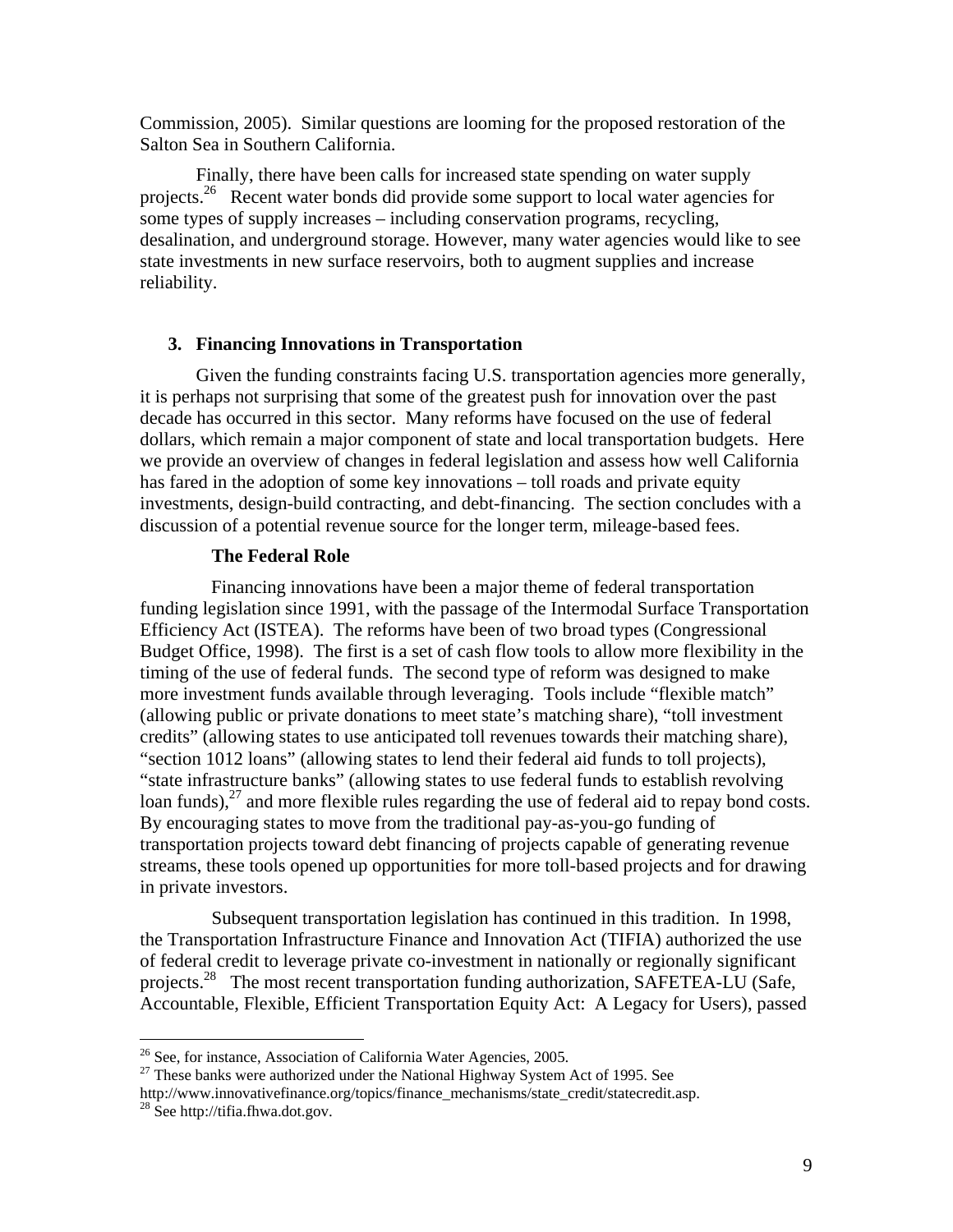in the summer of 2005, expands opportunities to charge tolls on interstate highways and authorizes a large (\$15 billion) volume of tax-exempt private activity bonds to fund public-private partnerships (Legislative Analyst's Office, 2006b; Hedlund and Smith, 2005). It also further relaxes the restrictions on the use of "design-build" contracting  $- a$ streamlined bidding process that can speed up implementation and lower costs.

Throughout this reform process, the Federal Highway Administration has served as a clearinghouse for information on funding innovations, including publicprivate partnerships and experiments in "value pricing" – a term encompassing various forms of mileage-based and congestion-based fees for use of transportation infrastructure.<sup>29</sup>

#### **How Has California Done?**

 $\overline{a}$ 

California was an early leader in certain areas, with some of the country's first modern toll roads involving private capital and some of the first high-occupancy toll (HOT) lanes and toll roads using congestion pricing. But California has been a laggard in others – notably in the use of design-build contracting and the revolving fund mechanism. And while other states – including Texas, Arizona, Florida, and South Carolina<sup>30</sup> – have continued to expand their efforts to mobilize private capital and introduce user fees to fund new highway capacity, California seems, at least until very recently, to have lost its momentum. Bills authorizing further toll roads and private equity participation stalled in last year's legislative session, as did bills authorizing the use of design-build for transportation projects.<sup>31</sup> The Governor's Strategic Growth Plan places considerable weight on moving forward in both areas; it envisages \$2 billion in private equity for toll lanes and HOT lanes, \$14 billion in private equity for goods movement and port mitigation, and \$0.9 billion dollars in cost savings from the use of design-build.

*Toll lanes and private equity participation***.** California's experiments with toll lanes and the use of public-private partnerships for highway projects have had teething pains, but on balance they demonstrate the potential for this model to expand capacity while generating new funding sources. To date, all of the experiments in capacity expansion have occurred in Southern California. Several projects drew on private equity investments, while others relied on a combination of user fees and public funds. Projects include:

> • a section of I-15 in San Diego (publicly funded HOT lanes in median strip with congestion pricing, fees used for road improvements), in operation since 1988, with a planned expansion of "managed lanes"; $^{32}$

<sup>&</sup>lt;sup>29</sup> See http://www.fhwa.dot.gov/innovativefinance/index.htm; http://www.fhwa.dot.gov/ppp/; http://www.fhwa.dot.gov/policy/vppp.htm. See also www.InnovativeFinance.org, a website sponsored by the American Association of State Highway and Transportation Officials (AASHTO), with additional financial support provided by the Federal Highway Administration (FHWA).

<sup>&</sup>lt;sup>30</sup> See U.S. Department of Transportation, 2004. Other sources describing state actions include General Accounting Office, 2004 and http://www.fhwa.dot.gov/ppp/.

 $^{31}$  In the 2005 session, SB 371, SB 705, and AB 508 each proposed to authorize Caltrans to use designbuild. AB 850 would have granted Caltrans the authority to conclude franchise agreements for toll roads and to build and operate its own HOV toll roads.

 $32$  The initial project was for a 2-lane, 8-mile stretch, at a cost of \$31.5 million. The toll revenue pays for operating costs, highway enforcement, and improvements in transit service along the I-15 corridor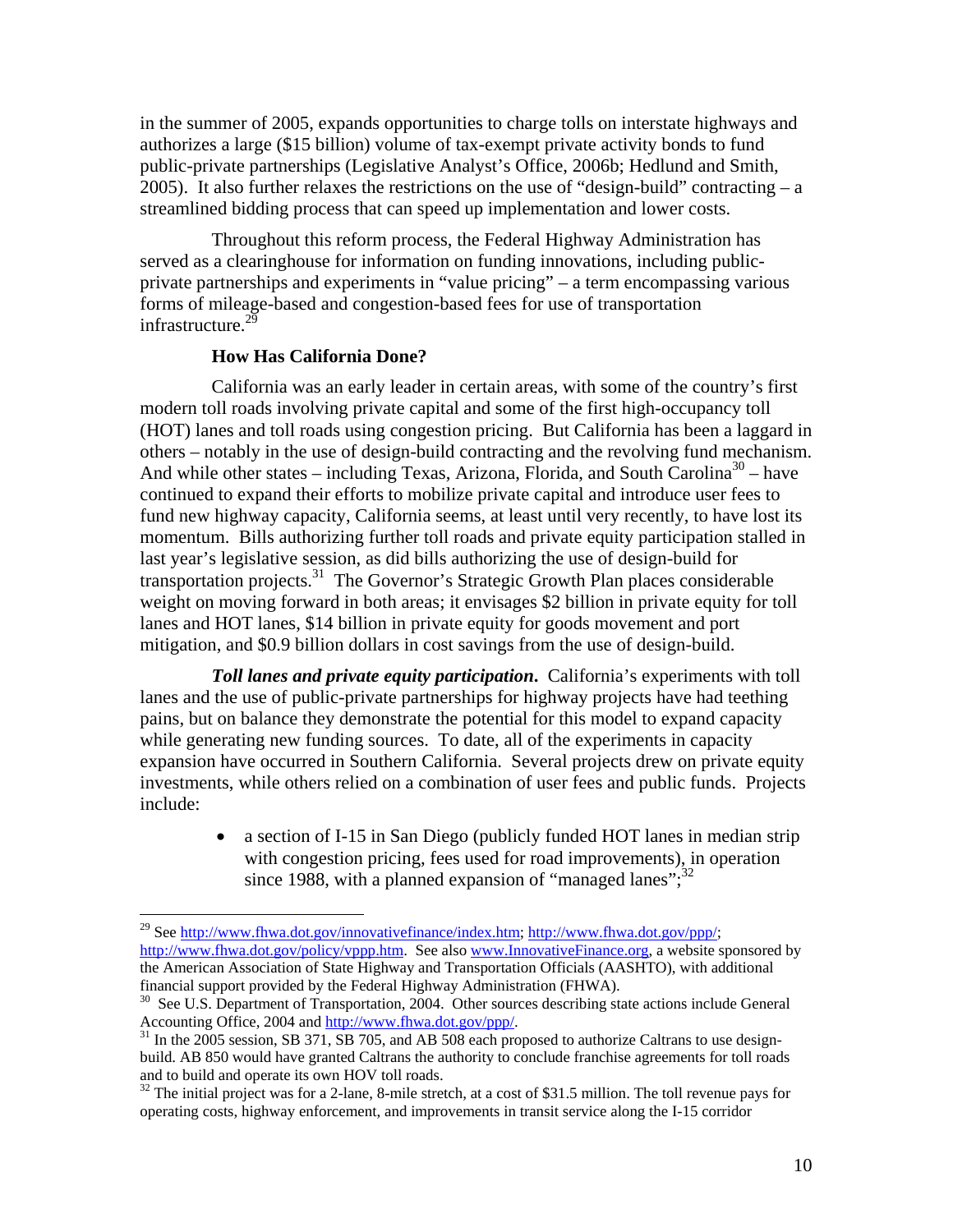- a section of SR-91 in Orange County (initial private funding and ownership, HOT lanes in median strip with congestion pricing), in operation since  $1995$ ;  $33$
- three new toll roads in Orange County (San Joaquin Hills (1996), Foothill (first segment 1993, second segment 1999), and Eastern (1998)) – all managed by a Joint Powers Authority and partially funded by user feebacked revenue bonds; $34$
- a new 11-mile toll road, SR-125, in San Diego County, due to open in 2006 (private equity funding of the toll road segment; local and federal funds for a freeway connector segment):  $35$
- the Alameda Corridor, a grade-separated freight rail line to the Ports of Los Angeles and Long Beach (partial funding by user-fee backed revenue bonds), in operation since  $2002^{36}$
- In addition, seismic retrofitting of several Bay Area toll bridges has been partially funded by toll increases.

Only one of the new projects in which tolls were part of the funding package – the San Joaquin Hills toll road – has run into financial difficulties because of lower-thananticipated traffic (Weikel, 2005). Although ridership has been strong on the other toll roads, SR 91 – initially privately-owned – faced a controversy over the terms of a noncompete clause with the Orange County Transportation Authority (OCTA).<sup>37</sup> Deeming the restrictions on other road construction to be onerous to its congestion relief program, OCTA purchased the road in 2003.<sup>38</sup>

The Alameda Corridor project was also controversial, as it occurred in the midst of rising public concerns over the environmental consequences of rapidly expanding port traffic. There has been some public debate over whether the project is being underutilized, but it has repaid state loans ahead of schedule.<sup>3</sup>

A more general source of debate – and a likely explanation for the legislature's reluctance to authorize more toll road projects in recent years – has been the equity

 <sup>(</sup>http://fastrak.sandag.org/fundrev.html). The new "managed lanes" expansion would allow flexible use of HOT lanes in either direction, to adapt to rush hour flows.

<sup>&</sup>lt;sup>33</sup> This 10-mile, four-lane stretch, at a cost of \$130 million, was privately funded (U.S. Department of Transportation, 2004).

<sup>34</sup> San Joaquin Hills: 15 miles, 6 lanes, \$1.1 billion; Foothill: 6.4 miles, 4 lanes, \$185 million; Eastern: 24 miles, four lanes, \$780 million (U.S. Department of Transportation, 2004 and

<sup>(</sup>http://www.thetollroads.com/home/about\_news\_common.htm) Cost for Foothill is approximate (total cost minus cost of Eastern).

<sup>&</sup>lt;sup>35</sup> The project includes 9.5 miles operated as toll road, at a cost of \$642 million, and 1.5 miles of connector and interchange, at a cost of \$132 million, to be operated as a freeway (U.S. Department of Transportation, 2004 and http://www.fhwa.dot.gov/ppp/sr125.htm).<br><sup>36</sup> This 20-mile stretch cost \$2.4 billion (U.S. Department of Transportation, 2004).

<sup>&</sup>lt;sup>37</sup> U.S. Department of Transportation, 2004; Boarnet, DiMento, and Macey, 2002; Boarnet and DiMento, 2004.

<sup>&</sup>lt;sup>38</sup> The County Transportation Authority paid \$207 million to purchase the lanes (Gordon et al., 2003).

 $39$  On May 6, 2004, the Alameda Corridor Transportation Authority paid off the balance of a U.S.

Department of Transportation loan with interest 28 years early (Federal Highway Administration, 2004).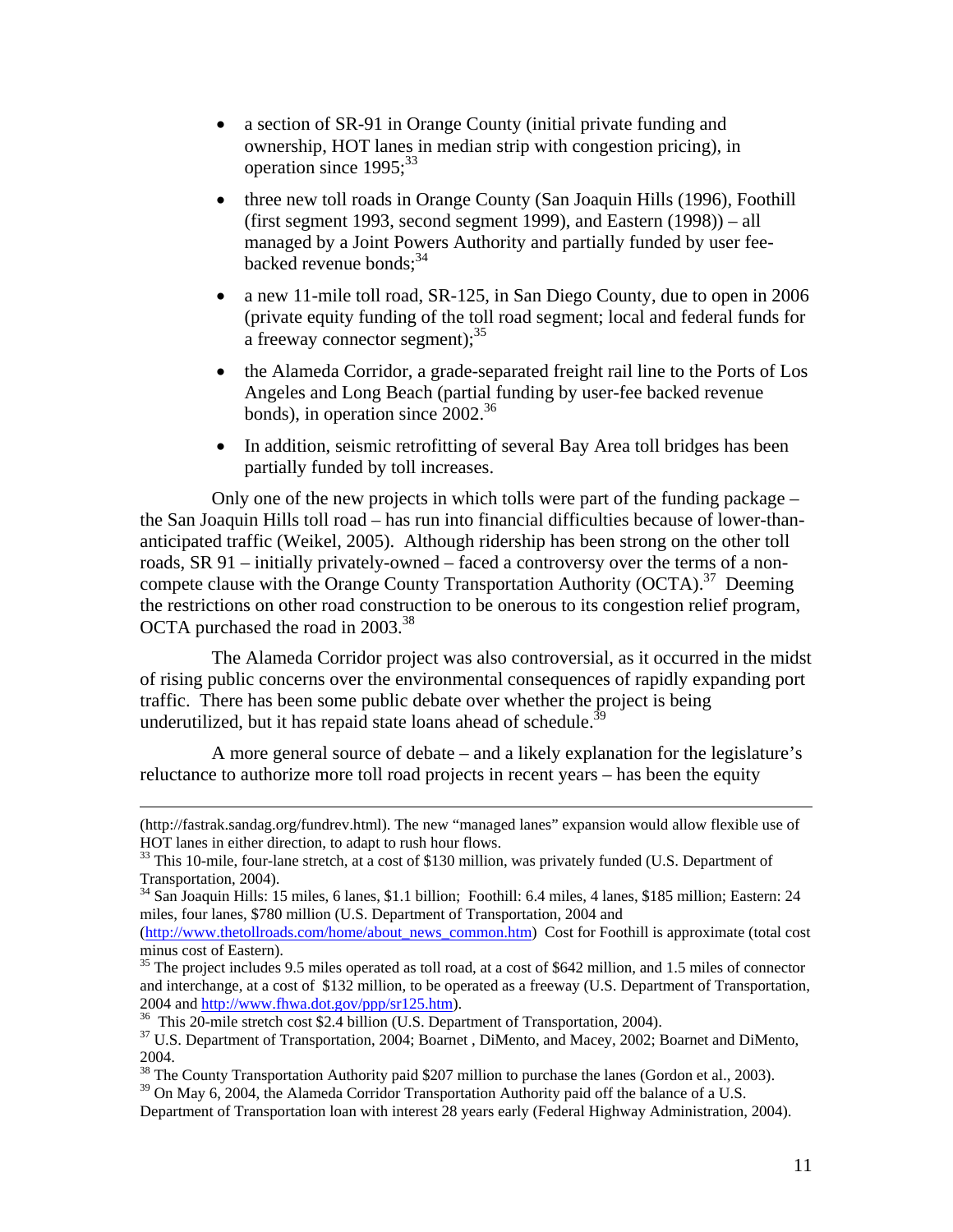consequences of HOT lanes, which critics have dubbed "Lexus lanes." However, surveys of actual toll roads suggest this may be less of a concern in practice. Ridership studies of SR-91 and I-15, for instance, found that a broad cross-section of the population uses the toll facilities.<sup>40</sup>

In our view, the overall message emerging from California's experiments in this area is a positive one, albeit with caveats. If the project is to be paid for by a toll revenue stream, care must be taken to assess ridership potential. If it is not possible to develop terms for non-compete clauses that allow for other road improvements within a geographic area, private ownership may not be a politically viable option.<sup>41</sup> But in places where the expanded capacity provides options to drivers seeking congestion relief, they appear willing and able to pay the price. In this respect, California's experience has been generally more positive than the experience in some other parts of the country, where toll roads have run into financial difficulties because of low ridership.<sup>42</sup> The extreme congestion on many highway passages in both Southern California and the Bay Area creates targeted opportunities for success.

These same conditions increase the likelihood that user-fee-backed investments in goods movement, such as dedicated goods lanes, can be financially viable in places like the congested Los Angeles-area shipping corridors. Such projects are likely to be extremely controversial unless they provide adequately for pollution mitigation, given the public concerns with pollution generated by the expansion of port activities and goods traffic (Schoch, 2005).

As the example of the Bay Area bridge toll increases demonstrates, tolls can also be used to help fund maintenance on existing capacity. Here, a toll system was already in place, and the program simply involved rate increases. Conversion of existing facilities to tolls may be more difficult politically. A federal pilot program introduced in 1998 authorized states to convert interstate highways to toll roads, but only one state (Virginia) had used the pilot authorization as of 2004 (General Accounting Office, 2004). Analysts from the Reason Foundation have suggested that there is considerable potential for simultaneously improving traffic flows and generating maintenance dollars in California by converting existing, underutilized HOV lanes to HOT lanes (Poole and Orski, 2003). Although this approach might be more contentious than introducing tolls on new capacity, it certainly merits investigation.

*Design-build***.** "Design-build" (DB) refers to a procurement process in which the public agency awards a single, fixed-fee contract for the majority of architectural and engineering services as well as construction of the project.<sup>43</sup> It represents a break with

 $40$  For I-15, a study by SANDAG, the metropolitan transportation authority, found no significant differences in ethnicities or income levels among users (University of California Transportation Center, 2003). A study of SR-91 ridership found similar results (Sullivan, 1998).

<sup>&</sup>lt;sup>41</sup> Indeed, drawing on the experience of the SR-91, possibly a "best-case" option for wholly-owned private franchising, Boarnet and DiMento, 2004 suggest that public-private partnerships are a more viable option than purely private projects.

<sup>&</sup>lt;sup>42</sup> For instance, Virginia's Dulles Greenway toll-road extension and Pocahontas Parkway and South Carolina's Southern Connector (General Accounting Office, 2004; U.S. Department of Transportation, 2004). Performance of the Dulles Greenway extension apparently has improved more recently in response to housing growth in the area.

 $43$  See http://www.fhwa.dot.gov/ppp/options.htm, last consulted on Jan. 8, 2006.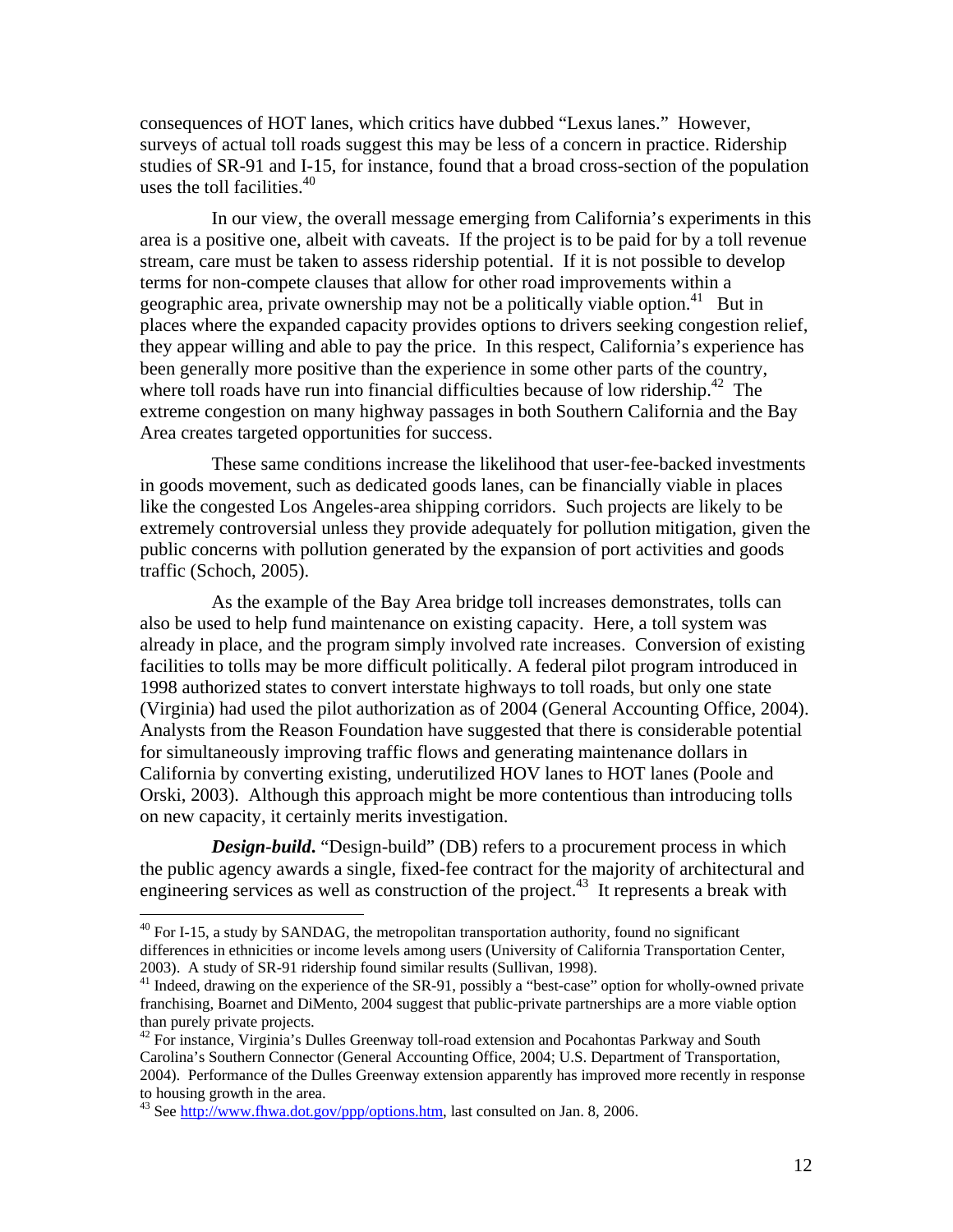the traditional "design-bid-build" (DBB) process, which separates the design and construction phases, and in which the design phase is sometimes conducted by in-house engineers. "Design-build-operate-maintain" (DBOM) is a variant involving further integration within a single contract; the contractor also undertakes to operate and maintain the facility once built. In both DB and DBOM, the public agency continues to finance and own the project. Variants also exist in which the project is financed and owned by the contracting firm for a specified period (e.g., "design-build-finance-operate" or DBFO). These latter forms fall more strictly into the realm of private-public partnerships.

In recent years, there has been considerable interest in the use of DB and DBOM-type contracts to speed up implementation and reduce costs of transportation projects. The basic idea is that DB can reduce miscommunication, encourage the design team to provide a plan tailored to the strengths of its construction team, and shift responsibility for many cost overruns from the public agency to the contractor, who may have a greater incentive to minimize them. Contracts including operation or maintenance functions also offer the prospect of lowering a project's life-cycle costs.

As of late 2004, 28 states had authorized their Departments of Transportation to engage in design-build, at least on a pilot basis (U.S. Department of Transportation, 2004). California was not among them. The privately financed toll road projects noted above were able to use DB, and transit operators in the state have been authorized to do so since 2000.<sup>44</sup> However, bills authorizing state and regional transportation authorities to use this tool have been stalled in the legislature. The reticence stems not only from parties who might stand to lose from the switch (notably Caltrans engineers, represented by the Professional Engineers in California Government),  $45$  but also from neutral observers such as the Legislative Analyst's Office (2005, 2006b), which has expressed concerns over public accountability in transportation projects using this bidding method.

The emerging evidence on design-build implementation suggests that although it provides clear advantages in terms of speeding up project delivery, it does not necessarily lower costs.<sup>46</sup> Drawing on a detailed review of experience in five states, Whittington (2005) argues that although California can benefit from the flexibility design-build affords, it should expect to make gains through a "long stretch of learning

1

 $44$  The privately funded SR 91 and SR 125 both used design-build, as did the locally funded Eastern and San Joaquin Hills projects. Making use of a loophole in the law authorizing transit operators to use DB, the Orange County Transportation Authority (which is also a transit operator) also used this method to build SR-22. This loophole was closed with SB1130 in 2004.<br><sup>45</sup> This group opposed DB legislation for transportation in 2005.

<sup>&</sup>lt;sup>46</sup> In a report prepared for the California Design Build Coalition, Tom Warne and Associates, 2005 argue that DB projects cost only 4 percent more than the original bid amount, whereas DBB projects typically cost 5 to 10 percent more. However, a recent review by the US Department of Transportation, 2004 argues that cost comparisons are difficult across projects. Drawing on preliminary findings from an extensive literature review on DB projects, Whittington, 2005 argues that DB can shave roughly 30 percent off delivery schedules, enabling transportation authorities to temporarily augment their workforce with specialized personnel and more easily manage peak workloads. However, DB can also increase hourly costs of engineering and scope changes and precipitate substantial cost increases for unforeseen problems that the contractor finds unbearable, especially for large projects. Although DB may help access private investment (because investors prefer private engineers and constructors to bear schedule and cost risks), it may also limit the information available for environmental approvals.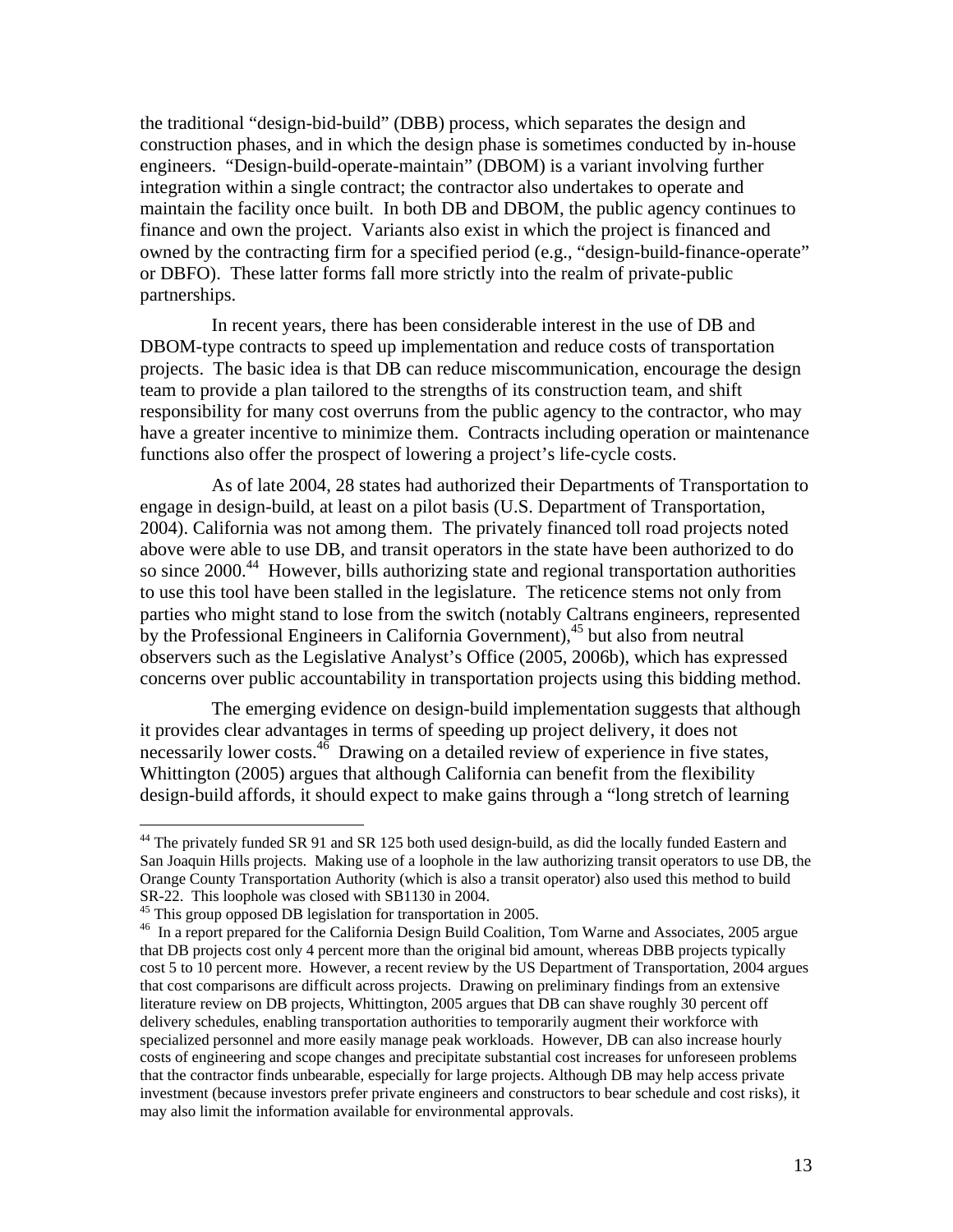by trial and error" and should seek productivity gains where they will be greatest, often in smaller projects. Steps to ensure accountability, performance incentives, and staffing continuity are among the measures to facilitate a successful transition.

Signs that California may be moving down the path of design-build in transportation are reflected in the recent passage of a bill authorizing its use for a specific carpool lane project in Southern California (Liu, 2006). The impetus was to speed up the implementation of this half-million-dollar project, so as not to lose earmarked federal matching funds. This time, the engineers' union did not oppose the bill, which contains provisions requiring competitive bidding and various safety inspections and tests to be performed by Caltrans engineers. Passing more general authorizing legislation is a goal of the Governor's Strategic Growth Plan. Such a step should help speed up project delivery, especially if it receives buy-in from Caltrans personnel. There are greater questions over whether the Plan's anticipated cost savings from DB of nearly \$1 billion over ten years are realistic.

*Debt finance.* Many of the tools in the federal reform package encouraged more debt financing, both to leverage new funding sources and to get projects done quicker. California's record has been mixed in the use of these instruments, but it is not clear that a state California's size would always benefit from using them.

Debt financing is a natural method for projects backed by specific user fees, such as tolls, because the project cannot generate the stream of revenues unless it is built. Debt financing is optional for projects funded by general revenues or even earmarked taxes. When there is a choice between pay-as-you-go and debt financing, one key question is whether there are clear advantages to building the project sooner, which debt financing makes possible. If so, the fact that debt financing entails higher interest costs is offset by the earlier availability of funds to build the project.<sup>47</sup> Debt financing may actually be advantageous in periods when interest rates are very low and construction costs are expected to rise significantly. However, debt financing poses drawbacks if it relies on repayment from revenue sources that would have been used for other purposes. Moreover, as California's recent experience with school bonds illustrates, flooding the market with bond-financed projects can, in and of itself, generate cost inflation.

With these considerations in mind, what does the record suggest for California? Most of the toll projects noted above used some form of revenue bond, backed by tolls. Many of California's self-help counties also use revenue bonds to leverage the stream of revenues from the optional sales tax to get projects started more quickly. California has generally used pay-as-you-go financing for projects funded out of general transportation revenue sources. Although it created a State Transportation Infrastructure Bank, it has not actively used this mechanism.<sup>48</sup>

<u>.</u>

 $47$  In economic terms, the net present value of a debt-financed project is the same as that of project financed through pay-as-you-go methods, as long as the interest rate on the debt is equal to the social rate of discount.

<sup>&</sup>lt;sup>48</sup> The program, recently taken over by Caltrans, is only capitalized at \$3 million (Federal Highway Administration, 2003-2004). Some smaller states have used this program aggressively. Notably, South Carolina has put most of its state transportation revenues into the fund, in addition to the federal contribution (U.S. Department of Transportation, 2002).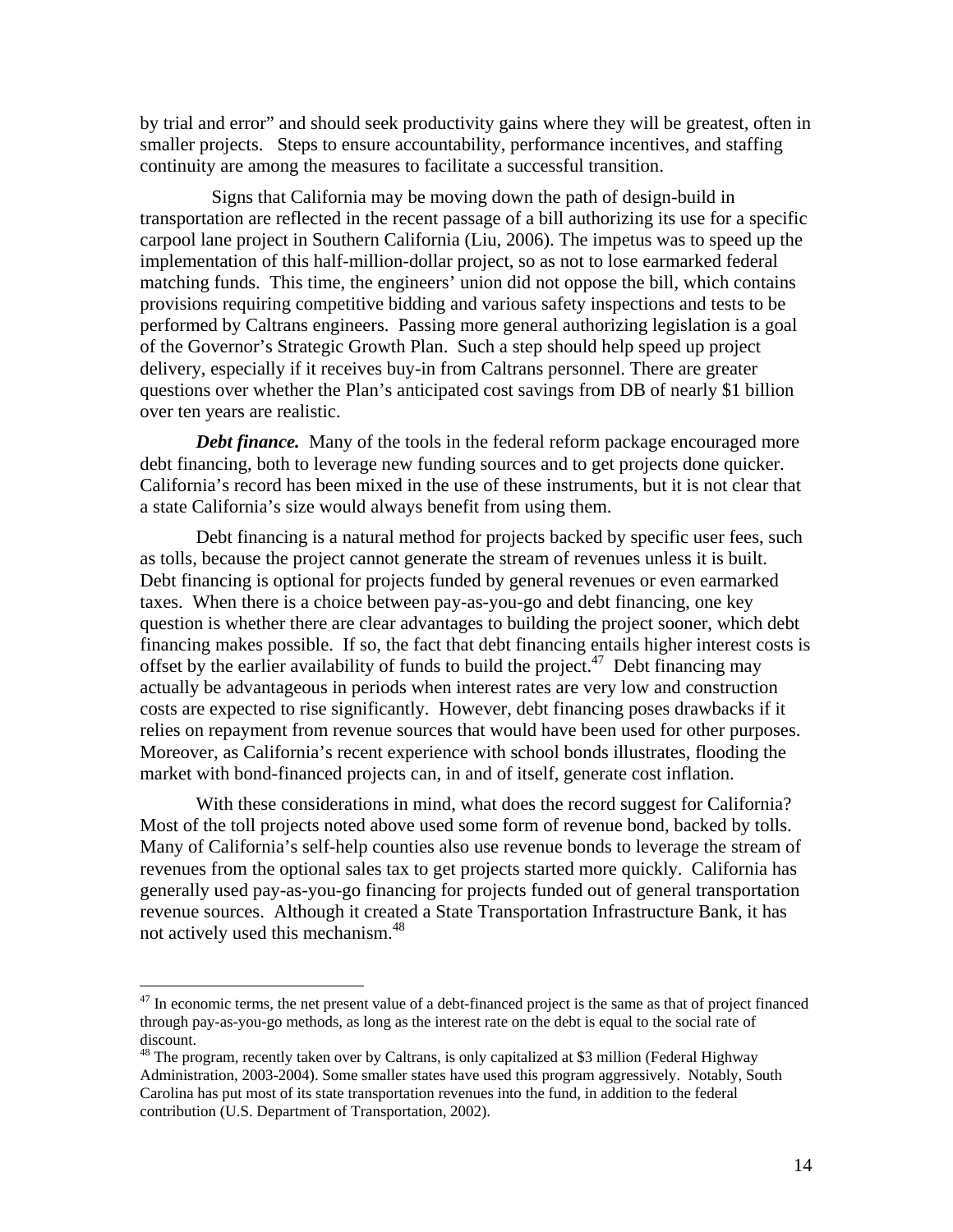California has made use of some tools authorizing the leveraging of federal dollars. The SR-125 and Alameda Corridor projects drew on TIFIA loan guarantees,<sup>49</sup> and California is one of ten states to make use of "Grant Anticipation Revenue Vehicles (GARVEES) - a provision allowing for bonding against future federal transportation revenues. California's first GARVEE issue, totaling \$615 million, was floated in 2004, and will help finance a number of projects in Southern California and the Bay Area.<sup>50</sup> The Governor's Strategic Growth Plan calls for additional GARVEE bonds of \$3.1 billion in the later years of the 10-year program. This tool can provide valuable flexibility in the use of federal funds.

The Governor's Strategic Growth Plan also calls for some major departures from the pay-as-you-go financing tradition for the state's share of transportation projects, with \$12 billion in GO bonds, backed by general tax revenues, and \$14 billion in revenue bonds, backed by future gas tax and weight fees. In our view, there are real questions about the desirability of this type and volume of bonding for state transportation projects, given the implications not only for current levels of debt service (an issue for GO debt), but also for the constraints it imposes on future spending (an issue for both types of debt). Using GO bonds for transportation projects decouples payment from use of the service and makes claims on future streams of general revenues. Bonding against gas tax revenues makes claims on funds that are largely relied on for maintenance expenditures. If there is a considerable excess demand for such projects relative to the steady stream of revenues generated by transportation sources, it would be more appropriate to raise additional revenues.

A final issue in debt finance concerns measures geared to make private sector debt more competitive with public debt, by giving it tax-exempt status. This tax disadvantage is considered a significant hurdle to private investment, conferring an effective interest rate premium on the order of 20 to 40 percent relative to publicly held debt (National Research Council, 2002). One of the new tools, known as a "63-20" corporation (named after its section in the federal tax code), creates a public-private governing structure that can leverage tax-exempt debt (Nossaman et al., 2001). The SR-125 toll road project made use of this structure. SAFETEA-LU provides additional opportunities through tax-exempt private activity bonds, which investors had long sought (Hedlund and Smith, 2005). Although such tools provide clear advantages to the projects themselves, tax exempt financing represents trade-offs from the economy's standpoint. At the federal level, in particular, the question is whether the benefits of facilitating the project outweigh the cost of the corresponding loss of tax revenues.<sup>51</sup> The caps on the total amount of debt that can be issued with these bonds are intended to limit the quantity of forgone tax payments. $52$ 

1

<sup>&</sup>lt;sup>49</sup> TIFIA loan guarantees were originally slated to support the Bay Bridge retrofit, but the project's funding package was altered when project management changed hands in 2004.

<sup>50</sup> See (http://www.treasurer.ca.gov/bonds/garvee.pdf) for a list of all of the GARVEE projects in California.

<sup>&</sup>lt;sup>51</sup> See Congressional Budget Office, 1998 for a discussion of this issue. Individual states may gain if they use these tools more aggressively than other states.

 $52$  Prior to the 1960s, there were very few limits on the use of tax-exempt debt. Limits were introduced in response to increasing use of municipal debt to finance private businesses or as loans for individuals. The federal government's ability to limit private use tax-exempt debt was further strengthened in 1988, when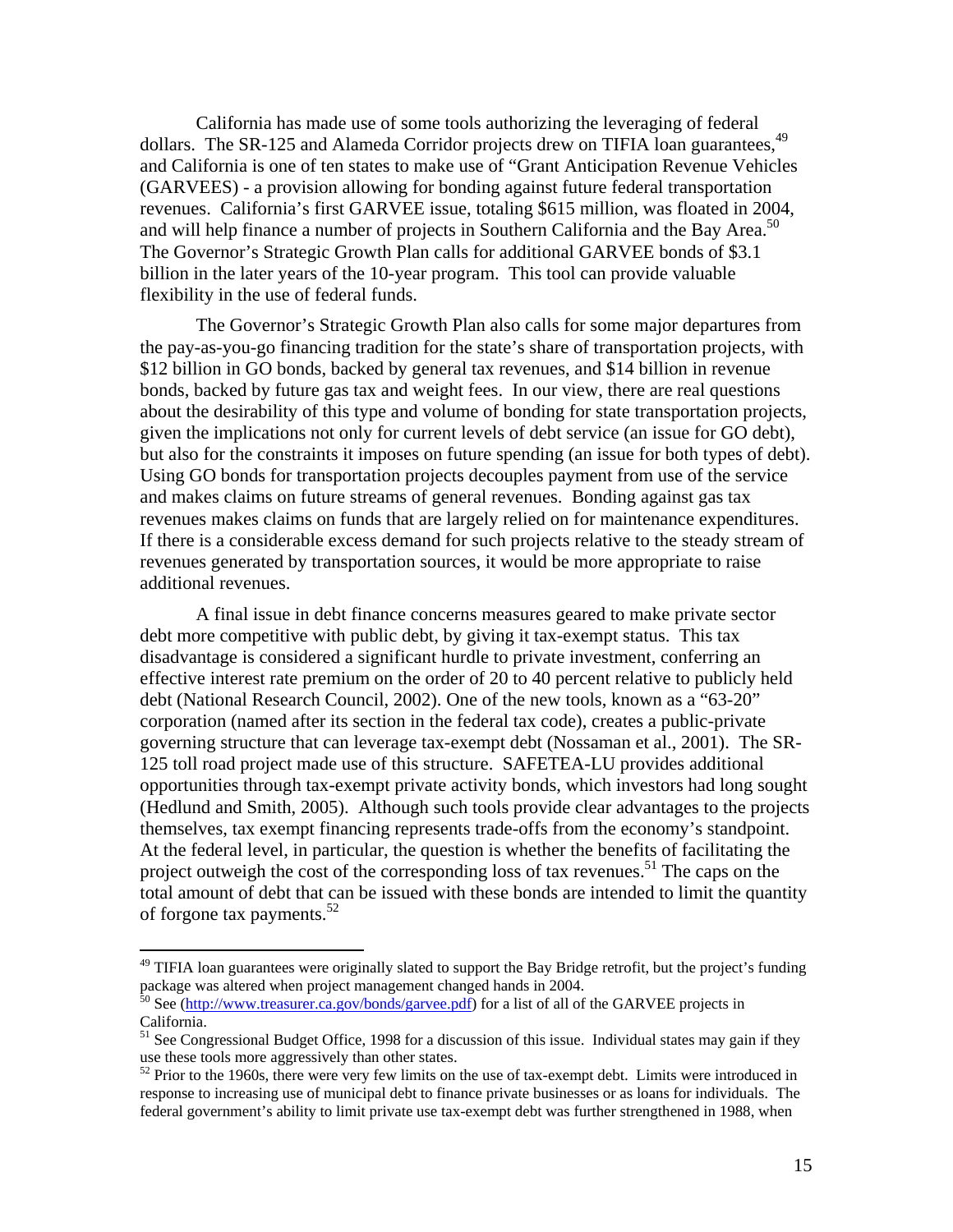#### **The Longer-Term Option: From the Gas Tax to Road-Use Metering?**

 Although some of the innovations discussed here can improve the efficiency of transportation spending, many were introduced with the primary aim of augmenting the pie in the face of declining fuel tax revenues. New tolls and private equity enable transportation agencies to add capacity at the margin, but they do not resolve the breadand-butter issue of core funding for transportation.

 As we have seen, the sector's main response to declining fuel tax revenues has been to augment the core budget with other taxes and fees. These measures have progressively decoupled investments from the user-fee base upon which transportation finance was founded in the  $1920s$ .<sup>53</sup>

 Rather than continuing on this path, some transportation experts see the potential to restore, and indeed improve upon, the core user-fee based finance system by taking advantage of new electronic toll collection technology (ETC). In principle, this technology – increasingly used for collection at bridges, tunnels and toll roads – could be used comprehensively to charge drivers for miles traveled, thereby replacing the gas tax. It can actually improve upon the gas tax, because fees can be varied according to the types of road and the level of congestion, two elements which affect the costs of road use.

 ETC makes mileage-based fees possible, because it is both less costly and less cumbersome than traditional tollbooths. The system relies on global positioning system (GPS) receiver, which uses satellite signals to determine location. An onboard set of digital maps, an odometer feed, a rate table for computing distance charges, and some form of wireless communication technology are used to calculate and report billing data.

 A comprehensive study of road-use metering recently found that this method is gaining considerable ground, especially in Europe (Sorensen and Taylor, 2005a and 2005b). Austria, Switzerland, and Germany have all launched automated weight-distance truck tolls across their national highway networks, and the United Kingdom is in the process of developing a similar system. In the U.S., a number of pilot projects and studies are underway. Oregon's Department of Transportation's pilot system of road user fees and congestion tolls, designed to replace the fuel tax, will be completed in the spring of 2007. In Washington State, the Puget Sound Regional Council is testing a networkwide congestion charge system. California's Department of Transportation participated in a multi-state study, conducted by researchers at the University of Iowa, to develop a multi-jurisdictional (state-to-state) mileage fee proposal.

 When the aim is to replace the fuel tax, distance-based fees do not raise the same types of equity concerns as regular toll roads. Projects have also been able to alleviate one of the key objections – invasion of privacy – by decoupling the billing function from collection of vehicle-based information on road use. Solutions to another key objection –

the Supreme Court ruled that federal taxation of municipal debt is constitutional. This ruling made federal tax-exempt status voluntary. Currently there are fairly strict guidelines restricting municipal debt to public uses with a limited amount of private activity debt for specific uses. See Zimmerman,1991and 2005 for a description of the tax-exempt bond market.

 $53$  For a recent discussion of this issue in the nation context for the Transportation Research Board, see Committee for the Study of the Long-Term Viability of Fuel Taxes for Transportation Finance, 2006.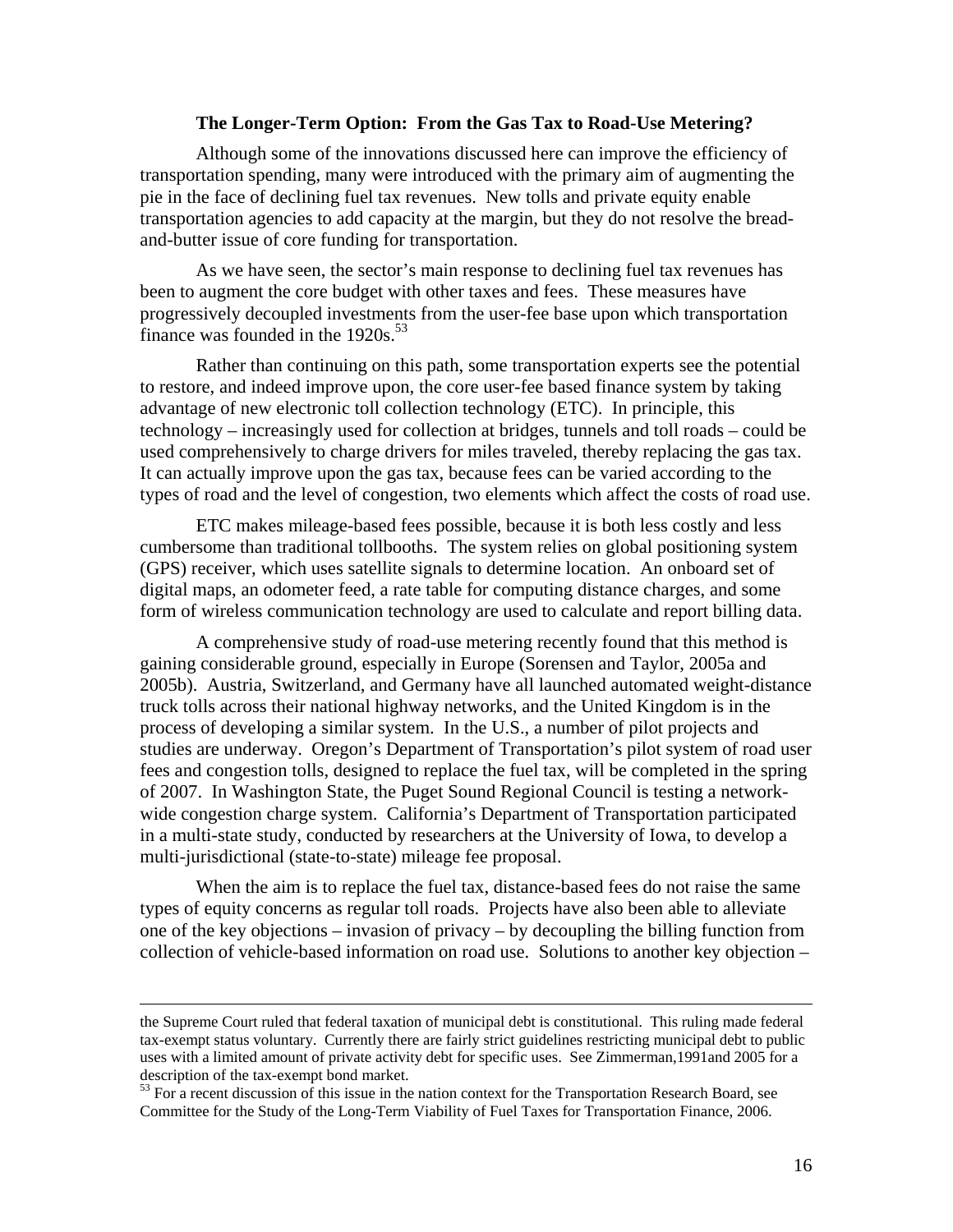that flat mileage-based fees do not encourage drivers to use more fuel-efficient vehicles – are possible if fees are adjusted according to vehicle class.

 The potential advantages of this type of transportation funding system are considerable – it can align user incentives with investments, enhancing both efficiency (by encouraging reduced road use) and equity (especially compared with sources like sales taxes). Relative to the gas tax, it can also better align the incentives of transportation agencies (who require stable funds to provide new and maintain existing roads) with the environmental goals of reducing fossil fuel use (Wachs and Taylor, 2005). With mileage-based fees, improved fuel efficiency and alternative technologies such as hybrids need not drain the transportation coffers. These many advantages lead us to conclude that California should aim to move towards a core funding system based on road-use charges. The transition is not likely to be easy – as recently as 2004, the state's new head of the Department of Motor Vehicles was widely criticized for making such a suggestion, on both privacy and environmental grounds (Sorenson and Taylor, 2005b). Nor is there a guarantee that the system would yield all of the potential benefits. In particular, there are likely to be political pressures against introducing differentiated vehicle charges that more accurately reflect usage costs, and the same forces that make it difficult to raise the gas tax may prevent a mileage-based system from increasing net transportation revenues. Nevertheless, California has the opportunity to make progress while expanding capacity through more limited toll-based projects. As drivers become more familiar with ETC systems and congestion pricing, this should increase the public's overall comfort level with the principle of modern road-use fees.

#### **4. Financing Innovations for Water Management**

There are some similarities in the innovation toolkits for transportation and water management, but also some important differences. As in transportation, there has been a push to consider more private sector involvement. Because the water sector has long relied on debt finance, however, there has been no reason to encourage a shift from payas-you-go financing. Utilities commonly float revenue bonds to finance their facilities projects, and major statewide investments have also relied on bond funding, backed either by user fees or general tax dollars. Although the Governor's Plan relies heavily on new GO bonds (\$9 billion) for its water projects, it also aims to provide the state with a source of pay-as-you-go financing through a new water fee.

As in transportation, some of the core debates in water center on the appropriate role of user fees versus general tax dollars in the investment portfolio. Proposals from various quarters suggest a greater role for user fees and regulations to help limit the need for new investments in water supply and flood control, but these are not always politically palatable.

#### **Private Sector Participation**

Because water and wastewater utilities have a straightforward user-fee-based financing mechanism, the push toward a greater private sector role is less about raising new funds than it is about taking advantage of new technologies and benefiting from potential cost efficiencies. A National Research Council (2002) panel on the role of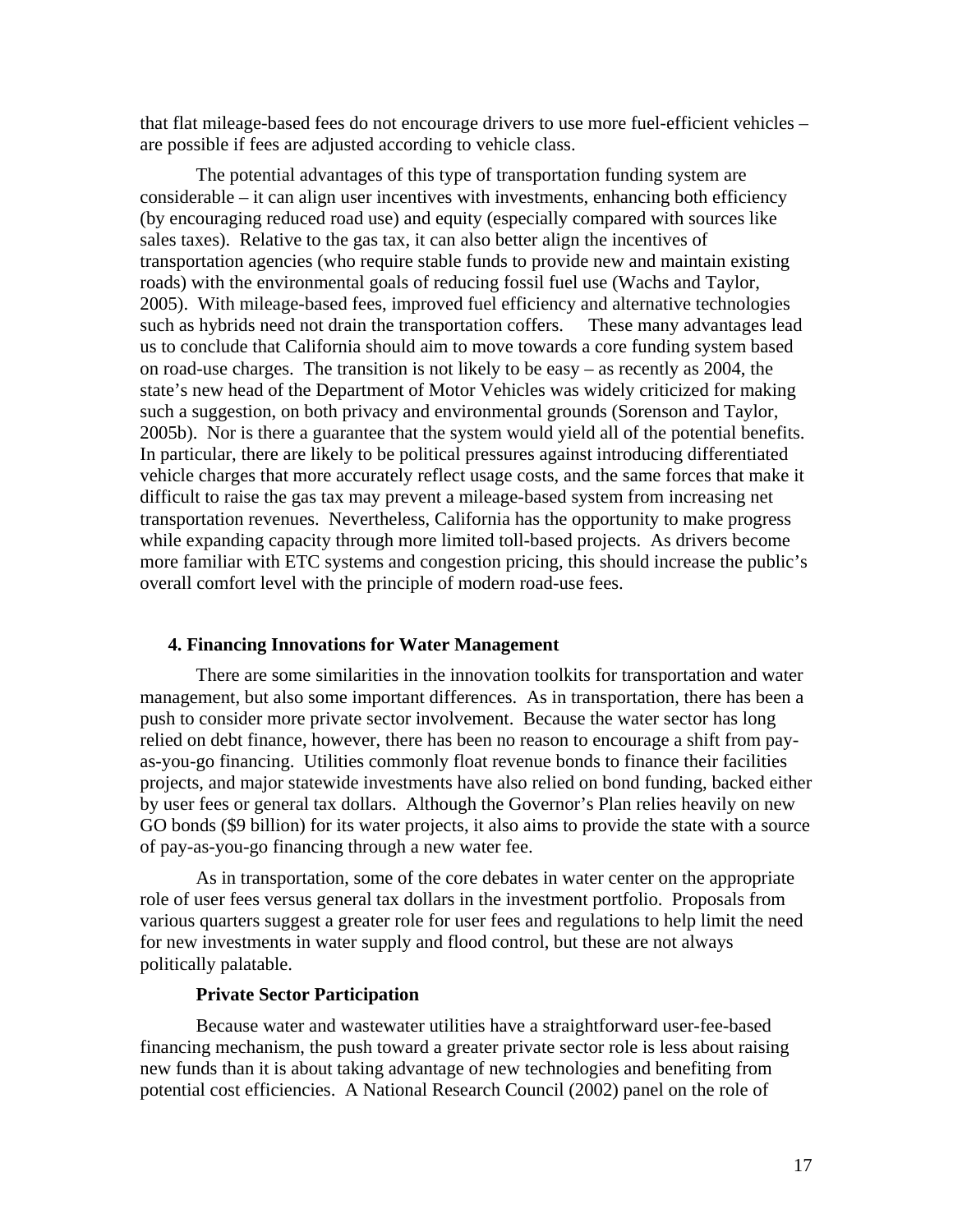privatization in this sector concluded that private firms could especially help smaller water utilities reap scale economies in various types of operations, including billing, lab work, and facilities management, even when their physical networks are separate.

Private ownership of wastewater utilities is rare in the U.S., but private firms currently own roughly one-sixth of municipal water utilities in California, comparable to the national percentage. Although some opportunities may exist for additional public utility acquisitions, many of the gains envisaged by private sector involvement could occur without a transfer of ownership, through management and operations contracts and design-build arrangements for specific facilities.

California is home to the country's first private management contract for a wastewater utility (Burlingame,  $1972$ ).<sup>54</sup> Since then, numerous utilities in the state have formed partnerships for facilities operations and service contracts with some of the large multinational firms operating in this sector such as Veolia (formerly U.S. Filter) and United Water (an affiliate of Suez), as well as smaller firms (Parsons, Eco Resources).<sup>55</sup> California's regulations have been relatively liberal regarding private participation in this sector – it is among the handful of states allowing DB and DBO within a single contract and authorizing privately-owned utilities to gain access to low-interest loans (National Research Council, 2002). Federal regulatory changes, including a 1997 law lengthening the time permitted for long-term private operating contracts and the introduction of taxexempt private activity bonds, have facilitated such partnerships (National Research Council, 2002; Johnson et al., 2002; Deane et al, 2005).

In general, these partnerships have been relatively uncontroversial, although this is not always the case. Issues that can raise public concern include employment conditions for utility staff, rate increases (even if they may be necessary), and any other potentially unfavorable changes occurring in the wake of the hand-over. In Atlanta, for instance, a private operating contract for the municipal water utility generated public outcry when discolored water started coming out of the taps. Afterward, the city was pressured into canceling the contract.<sup>56</sup>

In recent years, there has also been some interest in private investments in the development of new supply sources. The picture that emerges is quite different from that in transportation, where public partners are increasingly encouraged to provide greater support during the environmental approval phase, given the potentially long and costly delays (see, for instance, James, 2003). Because public water agencies have access to

1

<sup>&</sup>lt;sup>54</sup> National Council for Public-Private Partnerships, n.d.

<sup>55</sup> In addition to Burlingame, Veolia's California clients include wastewater utilities in Arvin, Atwater, Diablo Grande, Lathrop, Palm Springs, Petalunam Rialto, Richmond, and the facility of the International Boundary and Water Commission (http://www.veoliawaterna.com). United Water clients include municipal utilities in Avalon, Banning, Burbank, and Western Riverside and the West Basin Municipal Water District in El Segundo (http://www.unitedwater.com/clients/htm). Parsons has partnered with San Diego's Water and Wastewater Departments (http://www.parsons.com). Eco-Resources, a division of the Southwest Water Company Services Group, operates the wastewater facilities in Corning (National Council for Public-Private Partnerships, n.d.). See Johnson, et al., 2002 and Segal and Moore, 2003 for a general discussion of contracting issues and data on national trends.

<sup>56</sup> Segal, 2004 argues that some of the problems experienced by United Water in Atlanta were a result of long-term neglect by the municipal water department, too much focus on cost-cutting by the city, and insufficient communication between the city and United on performance goals.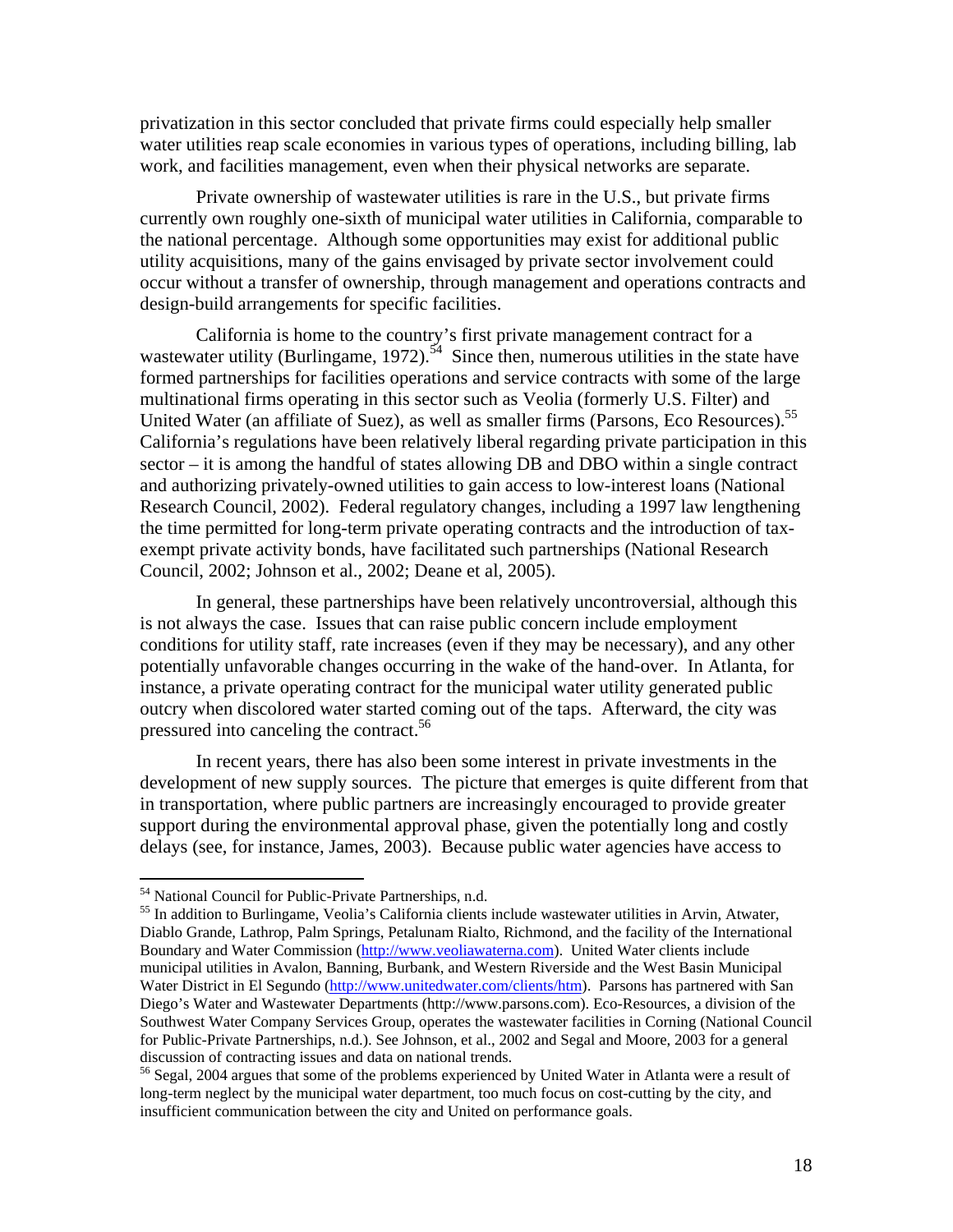relatively inexpensive capital and can raise rates relatively easily, opportunities for private investment are only likely to occur under risky circumstances, such as projects facing substantial environmental and technical uncertainties. These same conditions mean that success is far from guaranteed.

Several firms with hopes of brokering water transfers in California have left the business,57 and a privately owned project to sell water stored on flooded islands in the Delta has met with considerable political and legal opposition.<sup>58</sup> Similar problems faced a privately owned groundwater storage project in the Mojave Desert.<sup>59</sup> After numerous fits and starts, it appears that one privately developed groundwater banking project in Madera County has been successful. Here, the developers essentially transferred a readyto-go project, complete with environmental permits, to a public agency. A similar project is under development in the Antelope Valley, with venture capital backing. The jury is still out on whether a private firm will succeed in its bid to build desalination plants in Carlsbad and Huntington Beach. These deals require the firm to obtain all environmental approvals; the facilities would remain privately owned and operated, with local water agencies' responsibility limited to guaranteed purchases through long-term contracts.<sup>60</sup>

#### **User Fees and Regulatory Incentives**

<u>.</u>

The current debates over the appropriate split between user and taxpayer responsibility reflect California's jumbled history of paying for water investments. Wastewater utilities now rely principally on user fees, but in the decade following the 1972 passage of the Clean Water Act, the federal government heavily subsidized the investments to upgrade treatment facilities. Contracting water agencies pay for the largely urban-oriented State Water Project, whereas the largely agricultural Central Valley Project relies on generous federal subsidies. Since the adoption of the CALFED Record of Decision in 2000, there has been a broad agreement that a "beneficiary pays" principle would apply for future water investments. But water agencies have been inclined to argue that many investments – ranging from water conservation to new surface storage – primarily benefit the environment, rather than their customers, thereby meriting taxpayer support. The distinction between user fees and taxpayer sources is most important for farmers, who account for a relatively small share of the tax base but use roughly 80 percent of the water. The profit margins in most farming activities are not

 $57$  The Western Water Company, a brokerage firm based in Richmond, California, declared bankruptcy in 2005. The Vidler Water Company, which also had hopes of brokering water sales, has been divesting itself of holdings in California groundwater banks.

<sup>58</sup> The Delta Wetlands Project, which aimed to store and transfer water from flooded Delta islands, was approved by the State Water Resources Control Board (SWRCB), but met with considerable resistance in San Joaquin County. A judge recently ruled that the SWRCB's permit was invalid, because it did not specify who would be purchasing the water (Nichols, 2005).

The Cadiz project would have made available stored surplus Colorado River water and native groundwater to the Metropolitan Water District of Southern California (MWDSC) service area. Environmental opposition to the potential effects of groundwater withdrawals and uncertainties over the availability of Colorado River water for storage led MWDSC to drop the project from consideration in 2002 (Kasler, 2003).

 $^{60}$  As of this writing, the environmental impact report (EIR) for the Huntington Beach project had been certified and the project had been approved by the city, but it still awaited approval by the state's Coastal Commission. The EIR in Carlsbad was still under review, and the project faced competition from an alternative proposal for a desalination facility by the San Diego County Water Agency.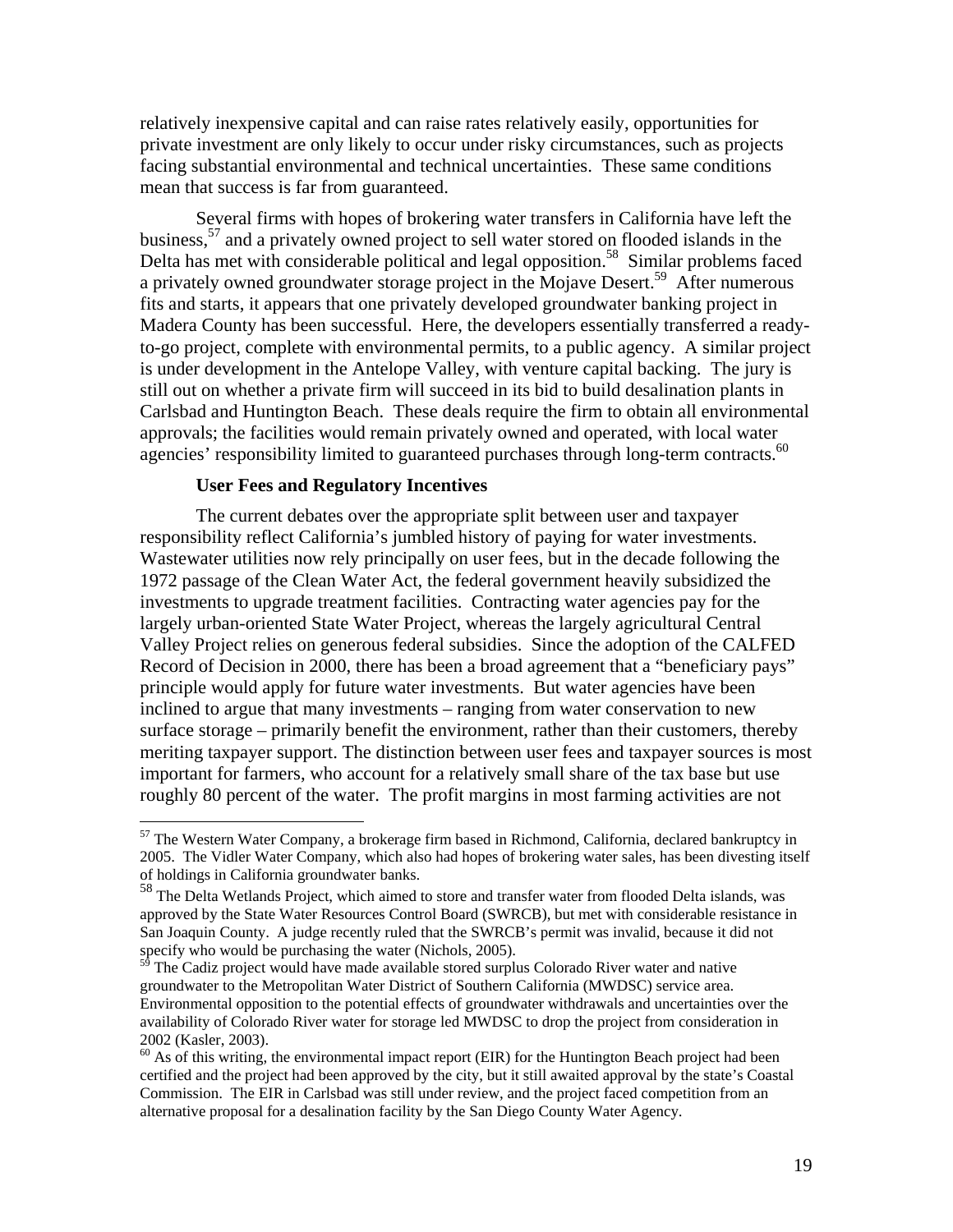high enough to support the investments in new surface storage that farm groups are advocating.

As in transportation, user fee-based finance has the built-in advantage of encouraging more efficient use of the resource, and recent studies suggest considerable scope for water savings.<sup>61</sup> It would be unfortunate if California were to rely on GO bonds to build new water supply infrastructure over the coming decades, rather than service contracts with users.

In principle, a statewide water fee could provide an incentive-compatible source of stable revenues to fund projects of regional or statewide significance, in the same way that water rates support local projects. However, the Water Resources Investment Fee proposed by the Governor's Plan does not meet this criterion. It would impose a flat monthly charge on each household, business and farm, unrelated either to the current volume of water use or the direct water benefits of future investments. We estimate that farms would only pay roughly 2 percent of the total, even though proposed investments in water supply reliability, such as improved levees or new storage, would benefit agricultural as well as urban users.<sup>62</sup>

By the same token, user incentives can play an important role in flood control. As the Department of Water Resource's (2005a) recent White Paper on Flood Management noted, there are numerous shortcomings with the current set of incentives. Local governments can approve development in flood plains, but they are not legally liable for damage caused to these properties. (Indeed, a recent court ruling held the state liable for flood-related damages caused by the failure of a privately-built levee.) Only a fraction of homeowners who face flood risks are required to hold flood insurance. Flood control and reclamation districts are hamstrung in their ability to raise fees by supermajority vote requirements. Meanwhile, floodplain development continues unabated in the Central Valley.

Without changes in this incentive structure, it is difficult to justify major taxpayer support to fund flood works. The Governor's Plan proposes a constitutional amendment to exempt local flood control agencies from Proposition 218, making it easier for them to raise fees. It also takes a step toward shifting primary liability from the state to the local land use authorities, as recommended by the White Paper. $63$  That report also proposed a specific regional fee to help fund flood control in the Central Valley and mandatory flood insurance for homes at risk. As evidenced by the legislative history, such steps are bound

<sup>&</sup>lt;sup>61</sup> California Department of Water Resources, 2005b provides estimates of agricultural and urban conservation potential from recent studies. The Pacific Institute, 2005 argues that there is a potential for considerably greater savings.

 $62$  Authors' estimation, using data from the 2004 American Community Survey (households), the 2003 County Business Patterns survey (firms), and the 2002 Agricultural Census (farms) and the proposed monthly fees of \$3 per single family household, \$10 per multi-family structure, \$5 for commercial establishments, \$10 for industries, and \$10 for farms over 180 acres. Within the urban sector, households would pay the lion's share (roughly 85% of the total).

 $63$  The proposed legislation (SB 1166) would make transferring of primary liability a condition of state support for flood control works.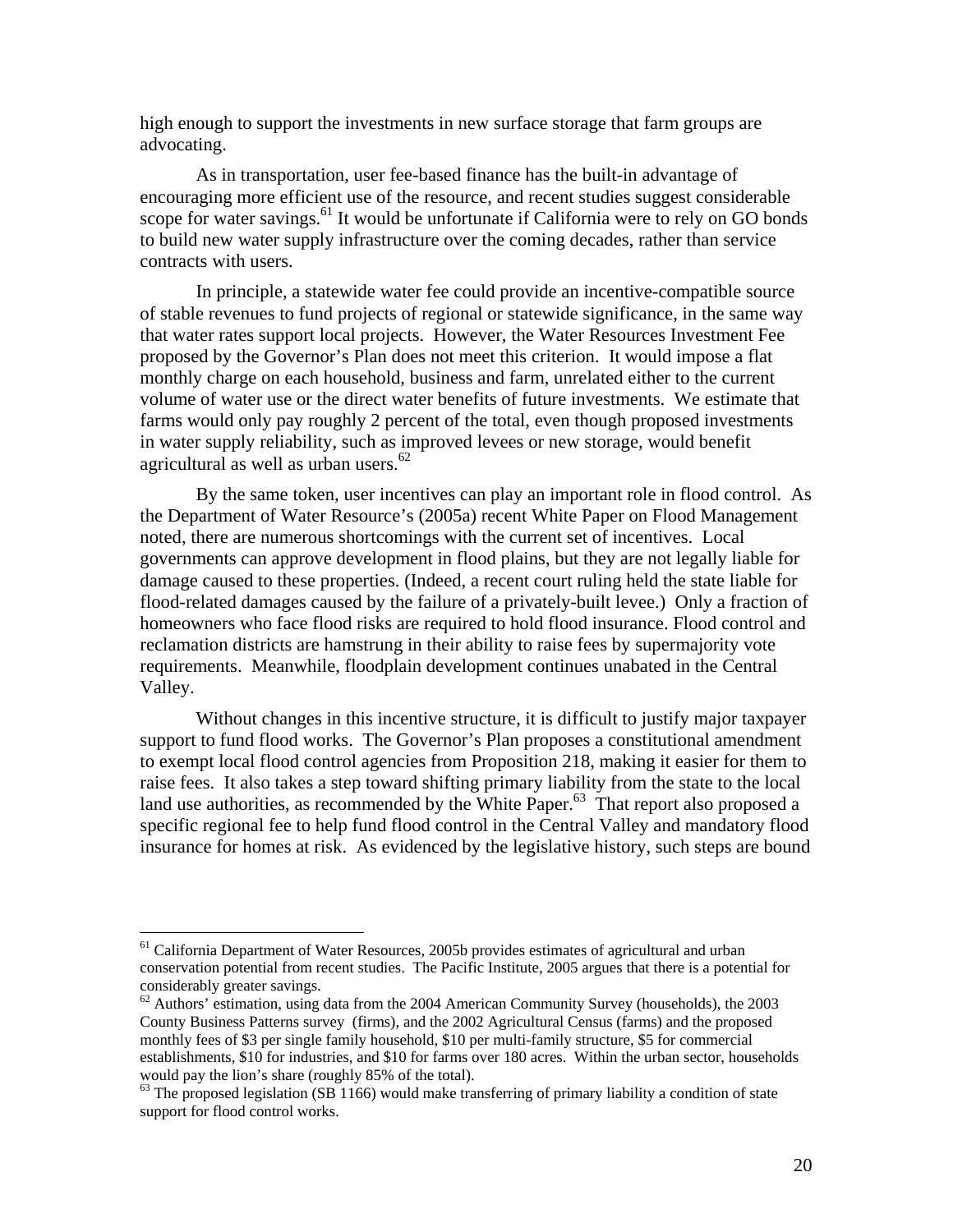to be controversial, precisely because they impose more of the costs of flood management on communities and households making decisions to locate in floodplains.<sup>64</sup>

#### **5. Where Can California Go From Here?**

California faces important decisions about how to provide the infrastructure to meet the needs of a growing population and economy. In planning for the future, it should weigh the costs and benefits of different funding options and consider both the short and long-term implications of new investment strategies. We believe the following criteria should be kept in mind as decisions are made.

# *(1) Innovations that can raise funds while aligning the incentives of infrastructure customers with efficient use of the system should be encouraged*.

 In some sectors, this means going back to some of the original principles of infrastructure finance. For example, funding transportation through sales tax revenues rather than through user fees is a move in the wrong direction. Although gasoline taxes are imperfect measures, they better align usage and payment than general taxes. Indeed, movement towards alternative, toll-based roads should be encouraged. Similarly, in water provision, using general obligation debt to provide new water supply, rather than revenue bonds paid for with service contracts, decouples cost from use. The State Water Project – a pillar of the "golden era" – was developed on the principle of service contracts.

 In other sectors, this means breaking with tradition. In the area of flood control, for instance, the old way of doing business did not properly align incentives with future liabilities, and new laws and policies will be needed to encourage sounder development decisions. Developer fees or other taxes for new development in the Central Valley should take into account the need for flood control, and homeowners in at-risk areas should be required to take on flood insurance.

 In general, this strategy implies reserving general funding sources to invest in areas where the benefits are diffuse or where there are clear social goals that make user fees inappropriate, such as public education. Public subsidies may also be warranted for some sectors where the provision of the service generates positive externalities, such as transit and some environmental programs.

#### *(2) Financing tools matter.*

<u>.</u>

 California needs to assess the proper role for debt financing versus pay-as-you-go activities, recognizing that borrowing ultimately must be paid back. Current proposals fund a large portion of new infrastructure by earmarking existing and future revenues rather than by raising new revenue sources. It is one thing to engage in debt financing when there is a new revenue stream such as a toll to pay for it; it is another to expect to pay for increased spending with existing and future revenue streams. In determining how

 $64$  For instance, the proposal to launch a regional flood assessment (AB 1665, introduced in the spring of 2005) has been stalled by stakeholder opposition. Other proposals to increase local government's responsibility (e.g., AB 802, introduced in 2005) and to require flood insurance (AB 1898, introduced in 2006) have also been controversial. See www.leginfo.ca.gov.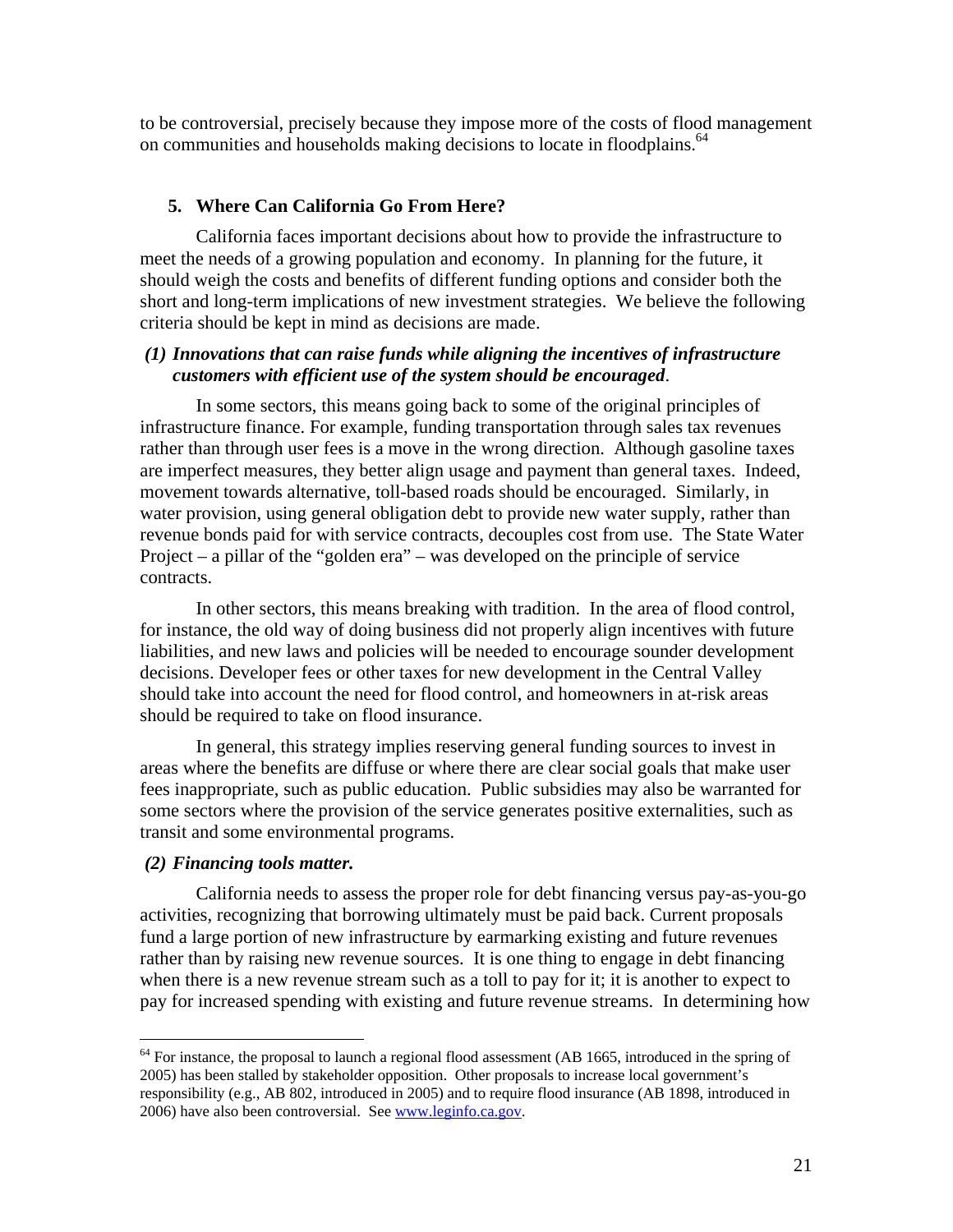much debt financing is desirable, it is important to acknowledge the explicit tradeoffs between future repayments and other spending priorities, recognizing that there is no free lunch.

These considerations favor the adoption of an infrastructure plan that relies on new funds, tied where possible to the services provided. We do not believe that the longterm earmarking of gasoline revenues, the bulk of which now provide maintenance, is prudent. The state should especially be concerned with any large investment programs that might lead to increases in the cost of providing new capacity.

# *(3) Fee-raising authority should be aligned with the regulatory responsibilities of local agencies.*

 When local governments are required to provide services, for example the cleanup of non-point source pollution or flood control, they need to be able to raise fees to provide for this service, even in cases where benefits are not directly tied to the fees incurred. This might entail changing limitations introduced by Proposition 218.

## *(4) Responsibilities and costs should be tied to those making planning decisions.*

 At present, the state faces liability for flood control, yet local governments make the land-use decisions putting residents and businesses at risk. Legislative or constitutional changes that shift the primary liability to local governments and that require full disclosure of flood risks could help to rectify this imbalance.

# *(5) There is a role for increased public-private collaboration, but private projects won't replace government planning and action.*

 Private equity financing has potential at the margin, but is not a widespread solution, except perhaps for investments in dedicated goods movement. The opportunities to leverage projects using private resources are greatest when the benefits can be used to repay the costs and the return on investment is well defined.

 Similarly, there is room for more flexible contracting arrangements with private entities using design-build or design-build-operate contracts. These contracting agreements can help the public sector take advantage of new technology. They also can help coordinate incentives in contracts and may lead to cost savings and limit contract overruns. Even if these cost savings do not materialize, they can speed up job completion. However, these relationships are relatively untried in California in the key area of transportation. To be successful, they need to be integrated into the Caltrans system and get the support of current employees.

 Finally, while increasing the role of the private sector in providing for future infrastructure, it will be important to understand the contracting risk/return tradeoff and who is ultimately liable to pay for unsuccessful projects.

 **There may be a silver lining in California infrastructure funding politics.** If the public is averse to raising general taxes, this can open up opportunities for more use of specific fees, where people can see the direct benefits of the services they are paying for. At the same time, this movement toward fees for service can improve the incentive structure. Explaining the need for fees or increased revenues to pay for services offers a different path than relying on statewide GO bonds. In contrast to local bond issues,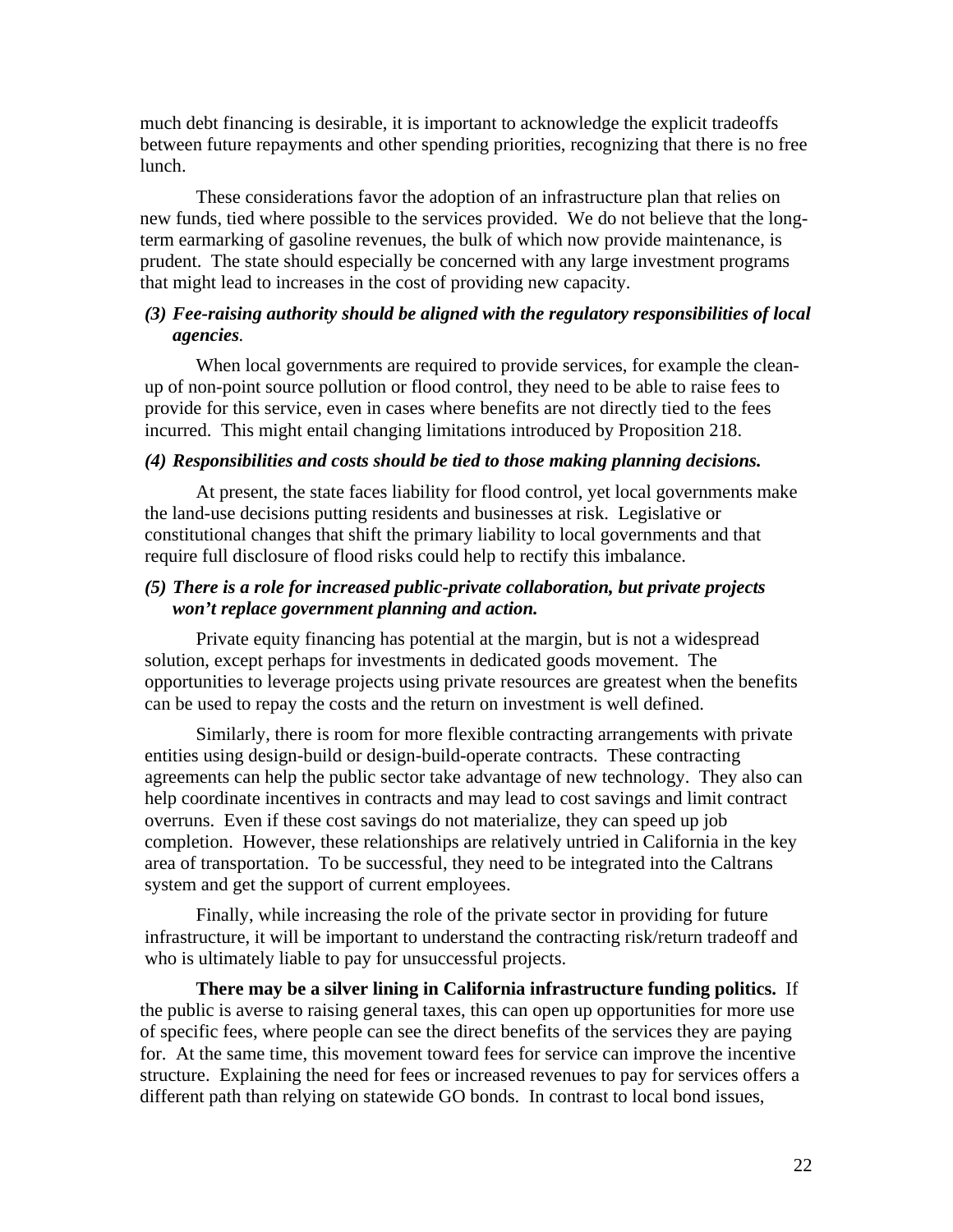statewide GO bond proposals typically involve little, if any, discussion of the need to pay for additional services, and they inevitably entail regional jockeying to ensure a "share of the pie." This shift could open up more opportunities for regional fees to fund regional projects, more closely tied to the beneficiaries.

#### **References**

- Association of California Water Agencies, *No Time to Waste: A Blueprint for California Water*, Sacramento, California, May 2005.
- Baldassare, Mark, "PPIC Statewide Survey: Special Survey on the California State Budget" Public Policy Institute of California, San Francisco, California, January 2004 (2004a).
- Baldassare, Mark, "PPIC Statewide Survey: Special Survey on Californians and the Future," Public Policy Institute of California, San Francisco, California, August 2004 (2004b).
- Baldassare, Mark, "PPIC Statewide Survey: Special Survey on the California State Budget" Public Policy Institute of California, San Francisco, California, January 2005.
- Baldassare, Mark, "PPIC Statewide Survey: Special Survey on the California State Budget" Public Policy Institute of California, San Francisco, California, January 2006.
- Barbour, Elisa and Paul G. Lewis, "California Comes of Age: Governing Institutions, Planning, and Public Investment," in Ellen Hanak and Mark Baldassare, eds., *California 2025: Taking on the Future*, Public Policy Institute of California, San Francisco, California, June 2005.
- Boarnet, Marlon G., Joseph F. DiMento, and Gregg P. Macey, *Toll-Highway Finance in California: Lessons from Orange County*, California Policy Research Center of the University of California, Berkeley, California, 2002.
- Boarnet, Marlon G. and Joseph F. DiMento, "The Private Sector's Role in Highway Finance: Lessons from SR 91," *Access*, Number 25, Fall 2004.
- California Bay Delta Authority, *CALFED Bay-Delta Program Finance Plan*, Sacramento, California, January 2005.
- Congressional Budget Office, *Innovative Financing of Highways: An Analysis of Proposals*, Washington, DC, January 1998.
- Crabbe, Amber E., Rachel Hiatt, Susan D. Poliwka, and Martin Wachs, "Local Transportation Sales Taxes: California's Experiment in Transportation Finance," *Public Budgeting and Finance*, Fall, 2005, pp. 91–121.
- California Department of Water Resources, *Flood Warnings: Responding to California's Flood Crisis*, Sacramento, California, January 2005 (2005a).
- California Department of Water Resources, *California Water Plan Update, Bulletin 160- 05*, Sacramento, California, December 2005 (2005b).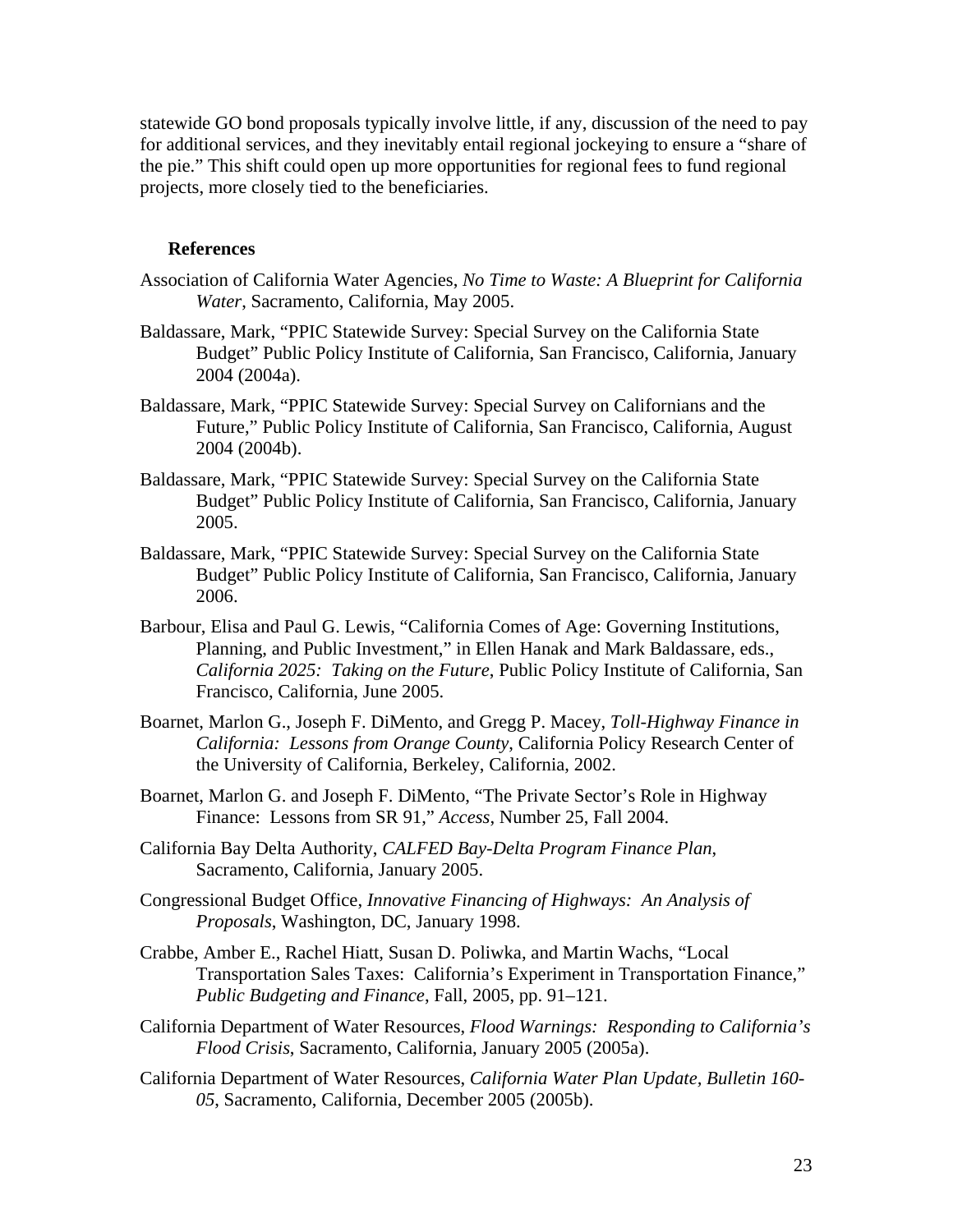- de Alth, Shelley and Kim Rueben, *Understanding Infrastructure Finance for California*, Occasional Paper, Public Policy Institute of California, San Francisco, California, June 2005.
- Deane, Michael, Karen F. Hedlund, and Andrew L. Shea, "Creating Additional Tools in the financial Toolbox: A New Look at Water Private Activity Bonds," *Underground Infrastructure Management*, November-December, 2005.
- Federal Highway Administration*,* "Caltrans Administers Transportation Finance Bank," *Innovative Finance Quarterly*, Vol. 9 (4), Fall 2003/Winter 2004. Available at http://www.fhwa.dot.gov/innovativefinance/ifqwintr93.htm.
- Federal Highway Administration, "Landmark Loan for Alameda Corridor Repaid," *Innovative Finance Quarterly*, Vol. 10 (1), March 2004. Available at http://www.fhwa.dot.gov/innovativefinance/ifq101.htm.
- Furillo, Andy, "Nunez: No Sign of Bond Deal," *Sacramento Bee*, March 14, 2006.
- Gordon, Peter, James E. Moore II, Harry Richardson, and Christopher Williamson, "The Economic Effects of Highway Widening: Tolled Lanes vs. General-Purpose Lanes – Using an Integrated Impact Model," Metrans report #01-14, University of Southern California, Los Angeles, California, June 2003.
- Hanak, Ellen and Elisa Barbour, *Sizing Up the Challenge: California's Infrastructure Needs and Trade-Offs*, Occasional Paper, Public Policy Institute of California, San Francisco, California, June 2005.
- Haveman, Jon D. and David Hummels, *California's Global Gateways: Trends and Issues*, Public Policy Institute of California, San Francisco, California, 2004.
- Hedlund, Karen and Nancy Smith, "'SAFETEA-LU' Promotes Private Investment in Transportation," Nossaman, Gunther, Know and Elliot, LLP, August 1, 2005.
- Hoo, Sonya and Kim Rueben, "Gasoline Taxes and Rising Fuel Prices," *Tax Notes*, Tax Policy Center, Urban Institute and Brookings Institution, July 18, 2005.
- James, Nicholas, "Private Equity and Debt Poised to Help Build U.S. Transportation Infrastructure," *Public Works Financing*, Vol. 199, December 2003.
- Johnson, Hans P., "California's Population in 2025," in Ellen Hanak and Mark Baldassare, eds., *California 2025: Taking on the Future*, Public Policy Institute of California, San Francisco, California, June 2005.
- Johnson, Robin A., John Mc Cormally, and Adrian T. Moore, *Long-term Contracting for Water and Wastewater Services*, How-To Guide No. 19, Reason Public Policy Institute, Los Angeles, California, May 2002.
- Kasler, Dale, "Cadiz Strikes Back at District: The Would-Be Water Tycoon is suing MWD for Breach of Contract," *Sacramento Bee*, April 9, 2003.
- Legislative Analyst's Office, *A New Blueprint for California School Facility Finance*, Sacramento, California, May, 2001.
- Legislative Analyst's Office, *Design-Build: An Alternative Construction System*, Sacramento, California, February 3, 2005.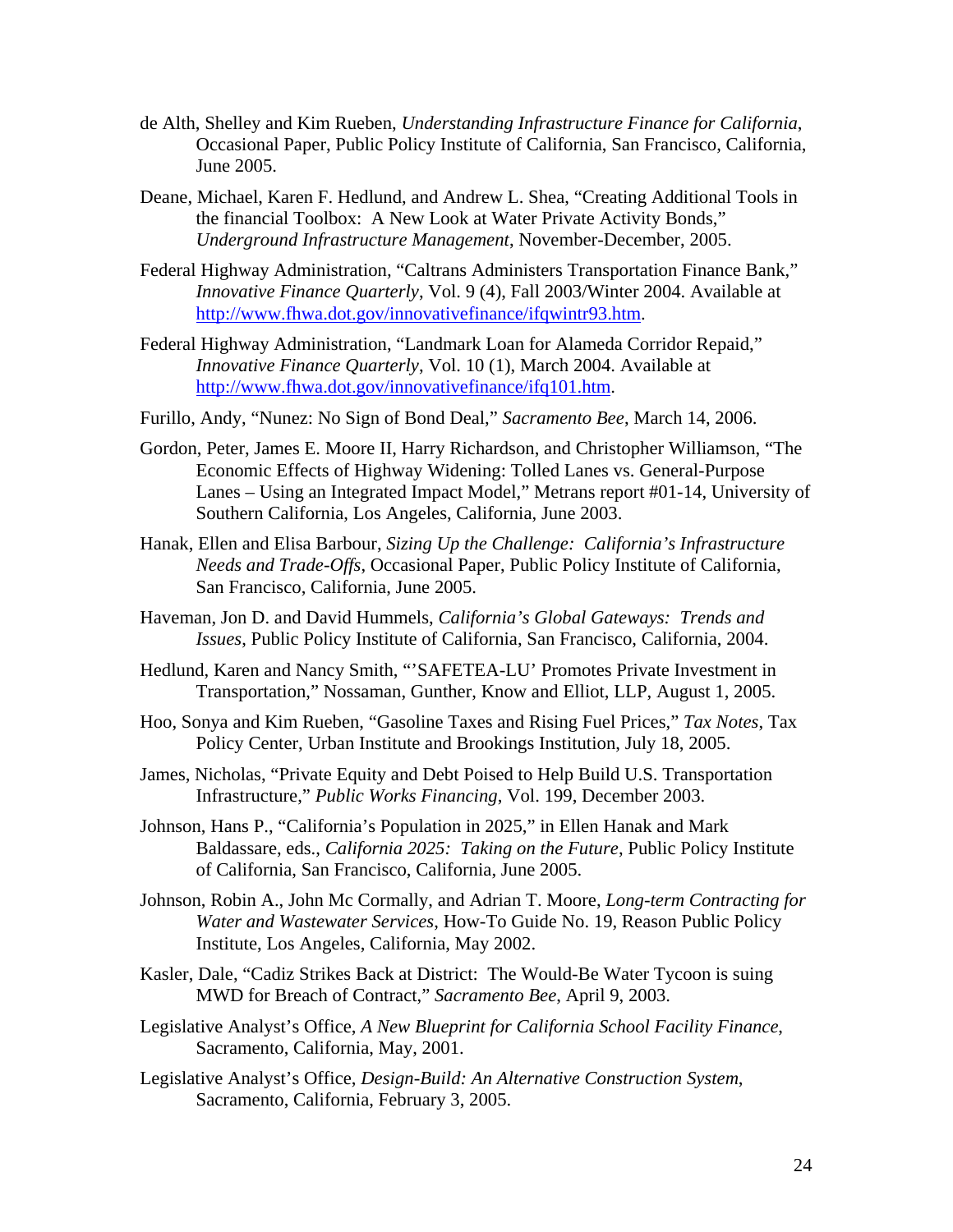- Legislative Analyst's Office, *Overview of the Governor's Budget*, January 12, 2006 (2006a).
- Legislative Analyst's Office, *Funding for Transportation: What the New Federal Act Means for California*, Sacramento, California, January 19, 2006 (2006b).
- Legislative Analyst's Office, *A Primer: The State's Infrastructure and the Use of Bonds*, Sacramento, California, January 2006 (2006c).
- Little Hoover Commission, *Still Imperiled, Still Important: The Little Hoover Commission's Review of the CALFED Bay-Delta Program*, Sacramento, California, November 2005.
- Liu, Caitlin, "405 Carpool Lane Bill Speeds Toward Approval," *Los Angeles Times*, January 11, 2006.
- National Council for Public-Private Partnerships, "Case Studies: City of Burlingame Wastewater Treatment Facility," http://www.ncppp.org/cases/burlinghame.html,(stet) n.d.; last consulted on Dec. 19, 2005.
- National Council for Public-Private Partnerships, "Case Studies: Wastewater Operations, Maintenance and Management Program," http://www.ncppp.org/cases/corning.html, n.d.; last consulted on Dec. 19, 2005.
- National Research Council, Committee on the Privatization of Water Services in the United States, *Privatization of Water Services in the United States: An Assessment of Issues and Experiences*, National Academy Press, Washington, DC, 2002.
- Nichols, Dana, "Water Board Asking for Court's Support," *San Joaquin Record*, January 19, 2005.
- Nossaman, Guthner, Know and Elliot, LLP, "The Use of "63-20" Nonprofit Corporations in Infrastructure Facility Development", Los Angeles, California, May 2001.
- Office of the Governor, "Strategic Growth Plan Briefing Packet," Sacramento, California, January 6, 2006.
- Pacific Institute, *California Water 2030: An Efficient Vision*, Oakland, California, September 2005.
- Poole, Robert W. Jr. and C. Kennet Orski, "HOT Networks: A New Plan for Congestion Relief and Better Transit," Reason Public Policy Institute, Los Angeles, California, 2003.
- Puentes, Robert and Ryan Prince, "Fueling Transportation Finance: A Primer on the Gas Tax," The Brookings Institution Series on Transportation Reform, March 2003.
- Rueben, Kim and Pedro Cerdán, *Fiscal Effects of Voter Approval Requirements on Local Governments*, Public Policy Institute of California, San Francisco, California, January 2003.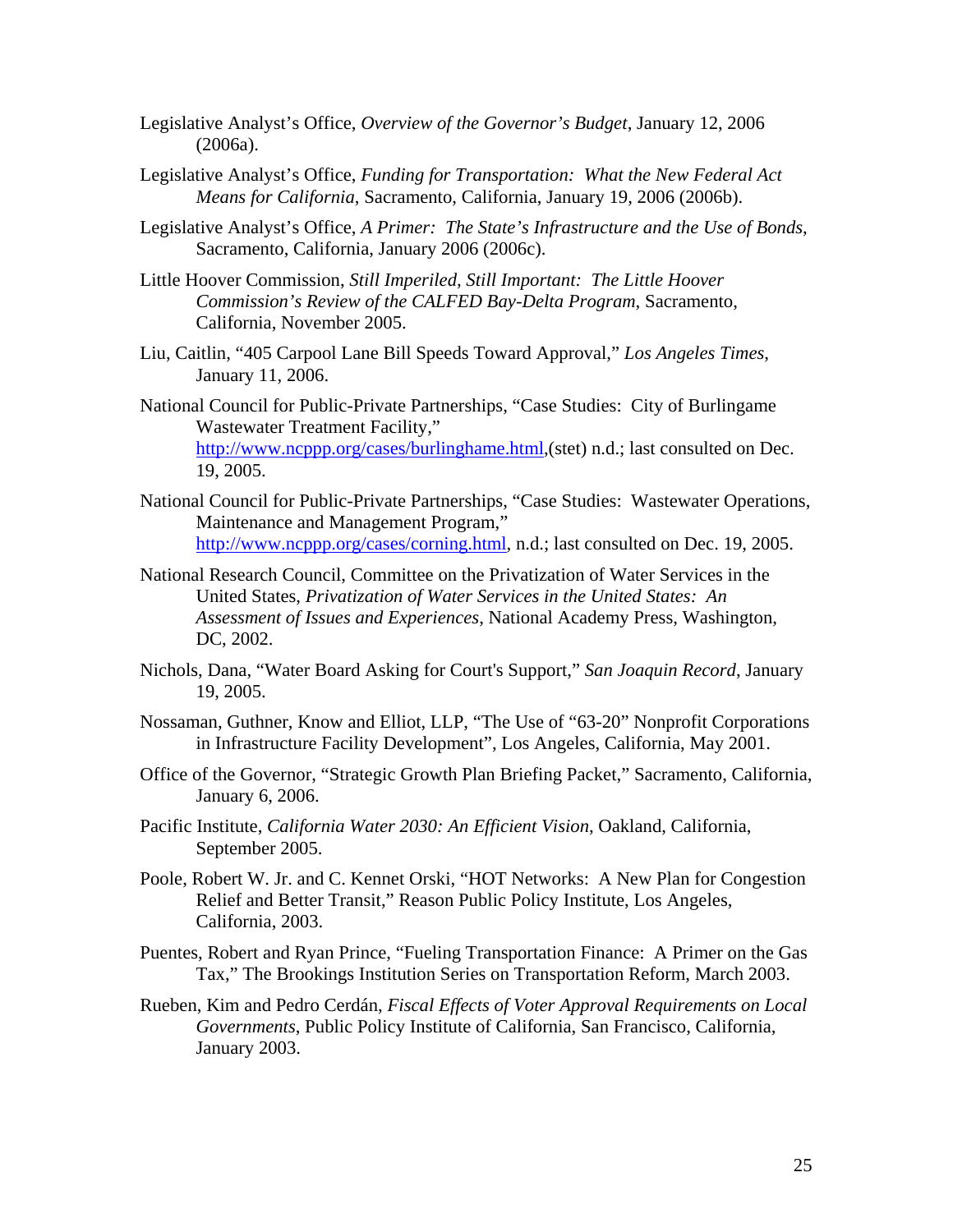- Rueben, Kim and de Alth, Shelley, "Infrastructure Financing in California," in Ellen Hanak and Mark Baldassare, eds., *California 2025: Taking on the Future*, Public Policy Institute of California, San Francisco, California, June 2005.
- Schoch, Deborah, "Panel to Target Air Pollution at Southland Ports," *Los Angeles Times*, November 5, 2005.
- Schwarzenegger, Arnold, "2006 State of the State Address," Sacramento, California, January 6, 2006 (www.governor.ca.gov/state/govsite).
- Segal, Geoffrey F. and Adrian T. Moore, *Frequently Asked Questions About Water/Wastewater Privatization*, Policy Brief No. 26, Reason Public Policy Institute, Los Angeles, California, September 2003.
- Segal, Geoffrey F., "Water Privatization: Learning from Atlanta," *Privatization Watch*, Vol. 28, No. 2, Reason Public Policy Institute, Los Angeles, California, 2004.
- Sorensen, Paul and Brian Taylor, "Review and Synthesis of Road-Use Metering and Charging Systems," submitted to the Committee for the Study of the Long-Term Viability of Fuel Taxes for Transportation Finance, Transportation Research Board, The National Academies, Washington, DC 2005 (2005a).
- Sorensen, Paul and Brian Taylor, "Paying for Roads: New Technology for an Old Dilemma," *Access*, No. 26, Spring 2005 (2005b).
- Sullivan, Edward, *Evaluating the Impacts of the SR-91 Variable-Toll Express Lane Facility. Final Report,* Department of Civil and Environmental Engineering, California Polytechnic University at San Luis Obispo, 1998.
- Tom Warne and Associates, LLC, *Design-Build Contracting for Highway Projects: A Performance Assessment, A report prepared for the California Design Build Coalition*, May 2005.
- Taylor, Brian D., Asha Weinstein, and Martin Wachs, "Reforming Highway Finance: California's Policy Options," in *California Policy Options 2001*, School of Public Policy and Social Research, University of California, Los Angeles, and UCLA Anderson Forecast, 2001.
- Committee for the Study of the Long-Term Viability of Fuel Taxes for Transportation Finance, *The Fuel Tax and Alternatives for Transportation Funding*, Special report 285, Transportation Research Board of the National Academies, Washington, DC, January 2006.
- United States Department of Transportation, Federal Highway Administration, *State Infrastructure Bank Review*, Washington, DC, February 2002.
- United States Department of Transportation, *Report to Congress on Public-Private Partnerships*, Washington, DC, December 2004.
- United States General Accounting Office, *Highways and Transit: Private Sector Sponsorship of and Investment in Major Projects Has Been Limited*, GAO-04- 419, Washington, DC, March 2004.